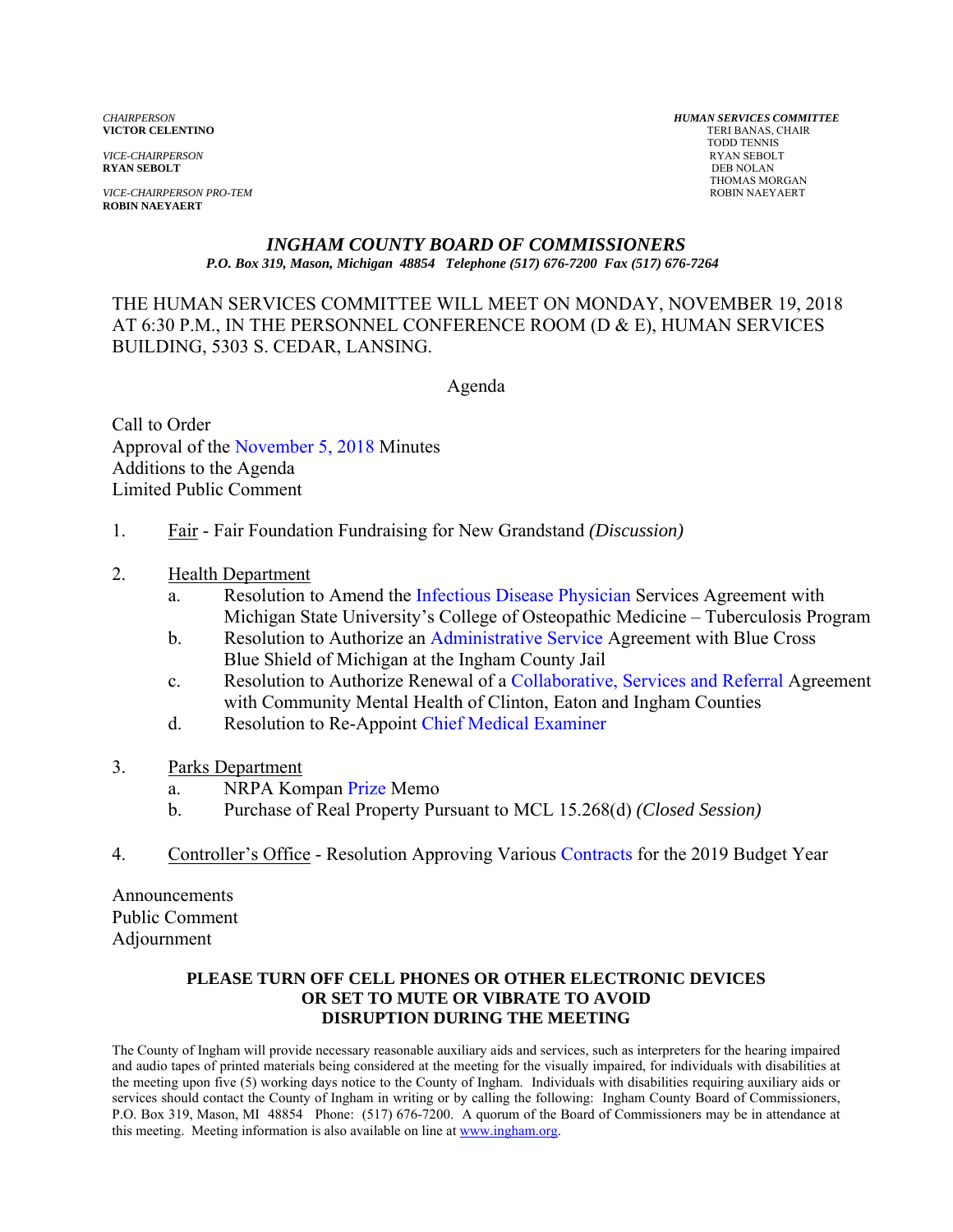## HUMAN SERVICES COMMITTEE November 5, 2018 Draft Minutes

<span id="page-1-0"></span>

| <b>Members Present:</b> | Sebolt, Morgan, Tennis, and Banas                                                                                                                                          |
|-------------------------|----------------------------------------------------------------------------------------------------------------------------------------------------------------------------|
| Members Absent:         | Nolan and Naeyaert                                                                                                                                                         |
| Others Present:         | Hope Lovell, Amy Fountain, Daphine Whitfield, Katreva Bisbee, Robert<br>Start, Ramona Borowicz, Melissa Buzzard, Linda Vail, Jared Cypher,<br>Lindsey LaForte, and others. |

The meeting was called to order by Chairperson Banas at 6:33 p.m. in Personnel Conference Room "D & E" of the Human Services Building, 5303 S. Cedar Street, Lansing, Michigan.

Approval of the October 15, 2018 Minutes

MOVED BY COMM. SEBOLT, SUPPORTED BY COMM. TENNIS, TO APPROVE THE MINUTES OF THE OCTOBER 15, 2018 HUMAN SERVICES COMMITTEE MEETING.

Chairperson Banas stated that without objection the minutes would be amended as follows:

Commissioner Morgan asked about capability **culpability** of the contractor or subcontractor in this case.

THE MOTION TO APPROVE THE MINUTES, AS AMENDED, CARRIED UNANIMOUSLY. Absent: Commissioners Nolan and Naeyaert.

## Additions to the Agenda

Substitute –

2. Community Agencies – Resolution Authorizing 2019 Agreements for Community Agencies

## Limited Public Comment

None.

## MOVED BY COMM. TENNIS, SUPPORTED BY COMM. SEBOLT, TO APPROVE A CONSENT AGENDA CONSISTING OF THE FOLLOWING ACTION ITEMS:

3. MSU Extension – Resolution to Authorize an Agreement for Michigan State University Extension Services Between Michigan State University and Ingham County Approving the Annual Work Plan for 2019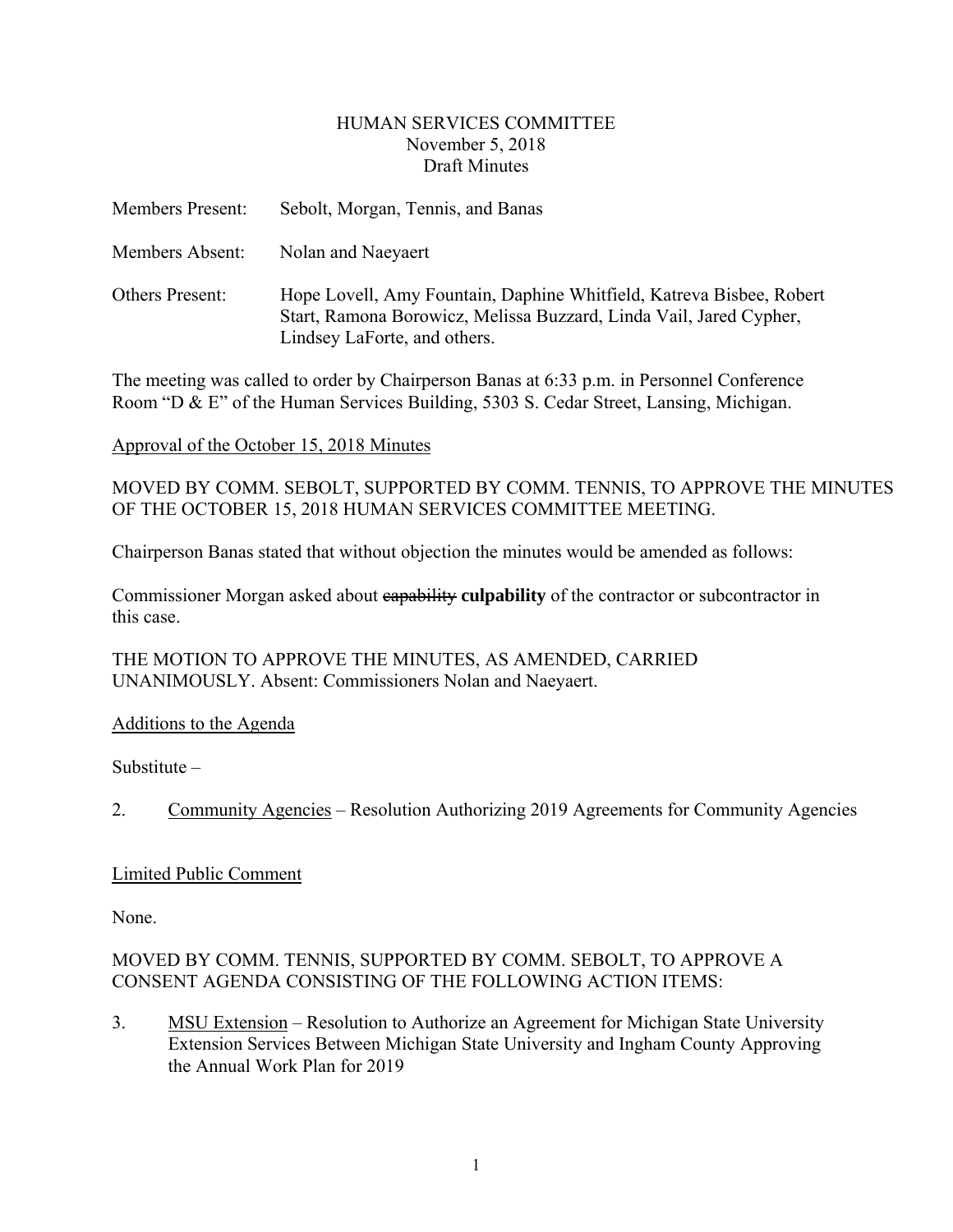- 4. Parks Department Resolution to Renew the Agreement with Spicer Group to Provide Consulting Services to and Assist the Ingham County Parks Staff with the Delivery of Certain Millage Related Items
- 5. Health Department
	- a. Resolution to Authorize Amendment #1 to the 2018-2019 Comprehensive Agreement with the Michigan Department of Health and Human Services
	- b. Resolution to Authorize an Agreement with the Michigan Department of Environmental Quality for 2018-2019
	- d. Resolution to Extend Kresge Agreement & Contract with Anker Elektra LLC

THE MOTION CARRIED UNANIMOUSLY. Absent: Commissioners Nolan and Naeyaert.

THE MOTION TO APPROVE THE ITEMS ON THE CONSENT AGENDA CARRIED UNANIMOUSLY. Absent: Commissioners Nolan and Naeyaert.

1. Health Center Board – Interviews

Hope Lovell interviewed for a position on the Health Center Board.

Ramona Borowicz interviewed for a position on the Health Center Board.

Katreva Bisbee interviewed for a position on the Health Center Board.

Daphine Whitfield interviewed for a position on the Health Center Board.

Amy Fountain interviewed for a position on the Health Center Board.

Robert Stark interviewed for a position on the Health Center Board.

MOVED BY COMM. TENNIS, SUPPORTED BY COMM. SEBOLT, TO APPOINT ALL OF THE INTERVIEWEES TO THE HEALTH CENTER BOARD AND WAIVE THE RESIDENCY REQUIREMENTS FOR HOPE LOVELL, KATREVA BISBEE, AND RAMONA BOROWICZ.

THE MOTION CARRIED UNANIMOUSLY. Absent: Commissioners Nolan and Naeyaert.

2. Community Agencies – Resolution Authorizing 2019 Agreements for Community Agencies

## MOVED BY COMM. SEBOLT, SUPPORTED BY COMM. TENNIS, TO ADOPT THE RESOLUTION.

Chairperson Banas stated that the Board of Commissioners prioritizes funding for agencies that "Meet Basic Needs," such as food, clothing, and shelter. She further stated that the total recommended funding was \$8,550 above what was budgeted.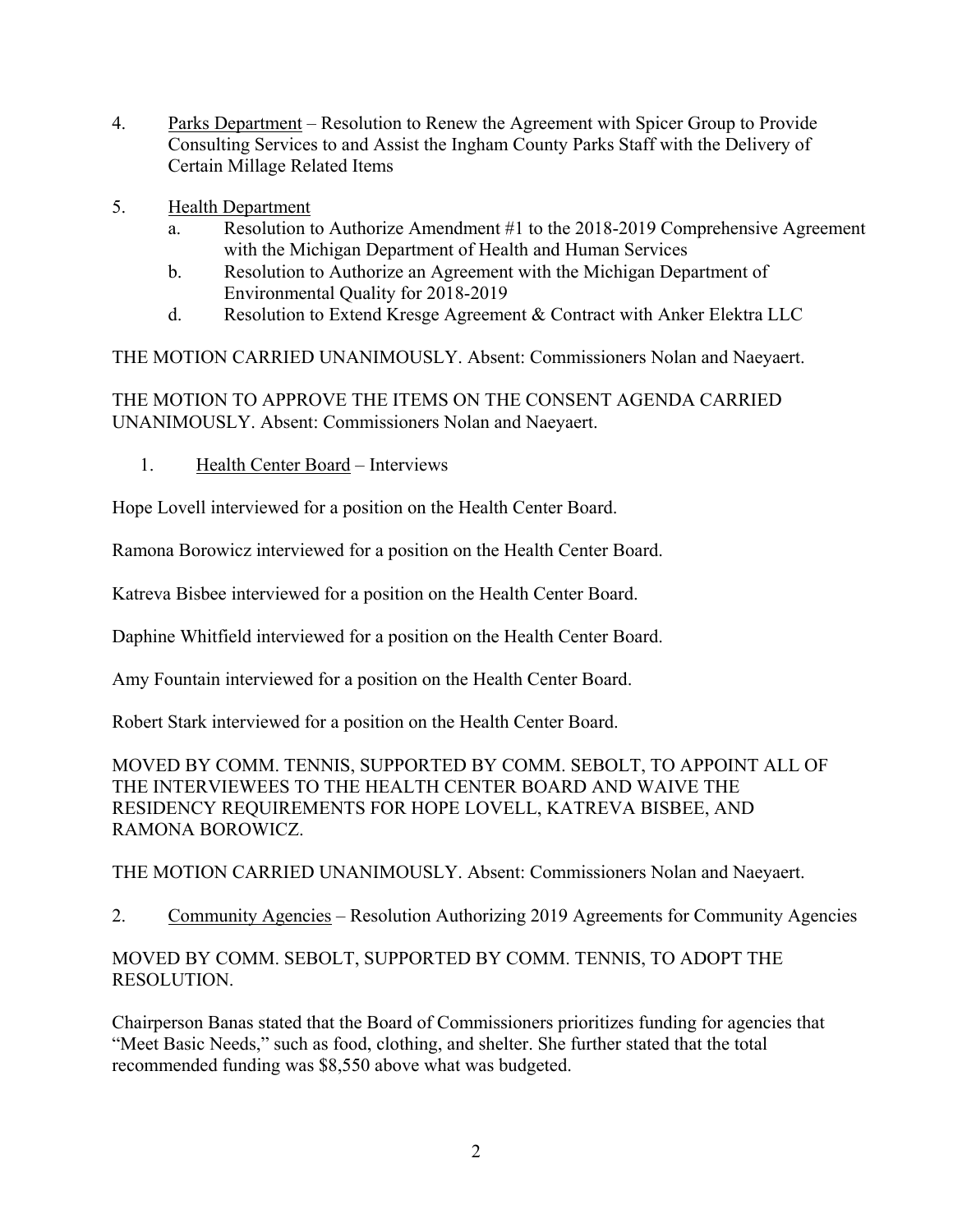Chairperson Banas stated that the additional funds would come from the 2019 contingency fund. She asked the community agencies present to stand and announce their agency if they were satisfied with the funding.

Representatives from the following agencies announced their support:

YMCA of Lansing Lansing Area AIDS Network Capital Area Housing - Tuesday Toolmen Haven House Mid-Michigan Recovery Services Lansing Homeless Network Advent House Capital Area Housing - Ballentine Advent House Ministries, Inc. Rural Family Services of Ingham County RSVP of Ingham, Clinton, Eaton Counties Edgewood Village Non-Profit Housing Corp St. Vincent Catholic Charities Northwest Initative Listening Ear Leslie Outreach Gateway Community Services MSU Safe Place

Chairperson Banas thanked the community agencies for coming.

THE MOTION CARRIED UNANIMOUSLY. Absent: Commissioners Nolan and Naeyaert.

- 5. Health Department
	- c. Resolution to Establish a Trust and Agency Account for the Mason Capital Area Prescription Drug Task Force

## MOVED BY COMM. TENNIS, SUPPORTED BY COMM. SEBOLT, TO APPROVE THE RESOLUTION.

Chairperson Banas asked for a description of the Mason Area Prescription Drug Task Force.

Linda Vail, Health Officer, stated that this had been something ongoing in Mason under the former Police Chief and with a change in leadership they ask for additional help in running the program. She further stated that the program had received a large grant to help purchase Naloxone.

Chairperson Banas asked if this program worked county-wide.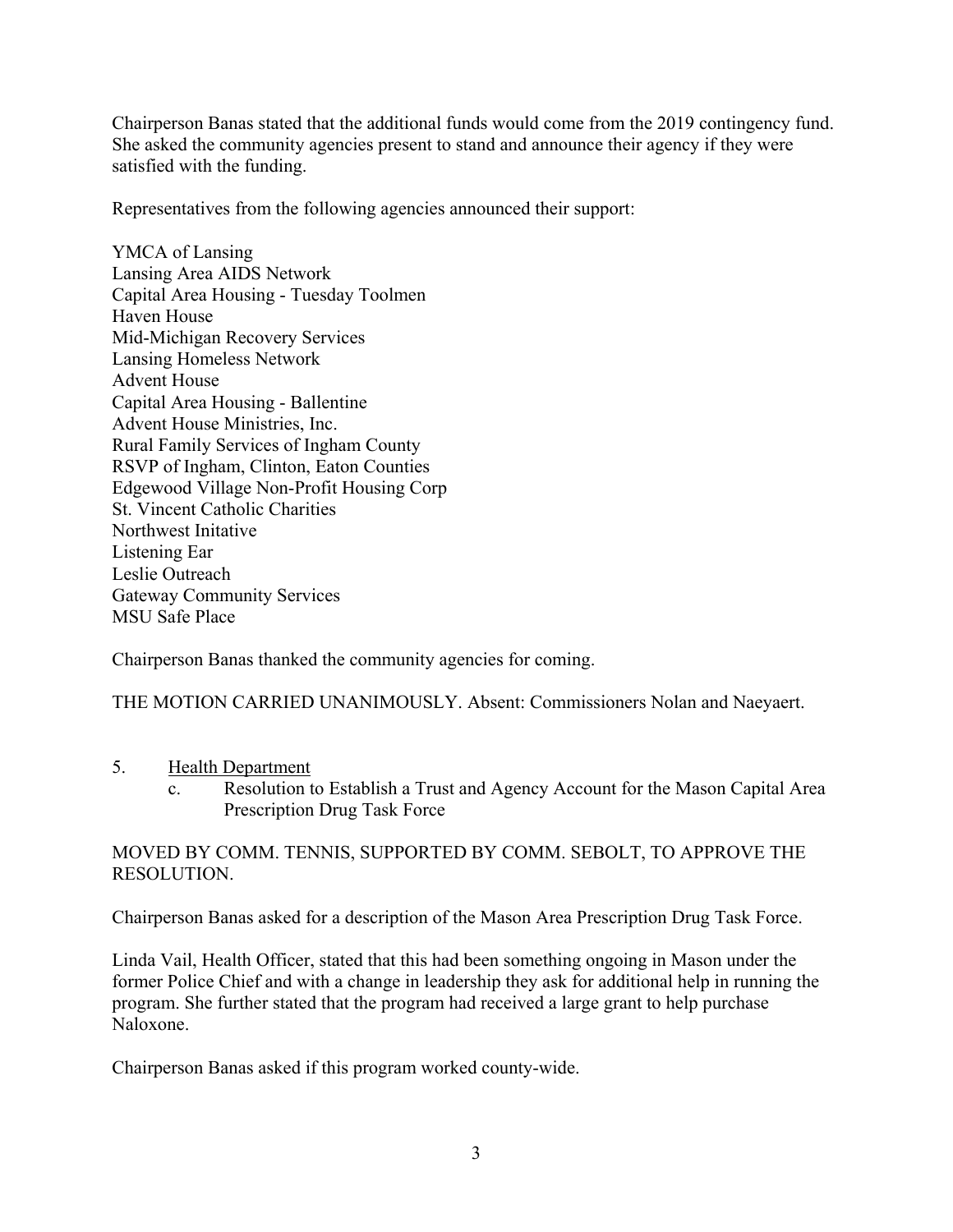Ms. Vail stated that the Mason Area Prescription Drug Task Force did work county-wide, but had more of a focus in the Mason Area.

Chairperson Banas asked if they worked with the county task force at all.

Ms. Vail stated that they did attend each other's meetings to coordinate at times. She further stated that the Nolaxone grant was especially helpful and it made it possible to get Nolaxone into the hands of more law enforcement.

Ms. Vail stated that that medication was not cheap, so this was very helpful. She further stated that Mason had put together a public service announcement video.

Ms. Vail stated that the video was put together by the youth and it showed additional information about the program.

Chairperson Banas stated that perhaps the Youth Commission could be involved in this project.

THE MOTION CARRIED UNANIMOUSLY. Absent: Commissioners Nolan and Naeyaert.

## Announcements

Commissioner Tennis stated that his firm represents the Michigan Association of YMCAs, of which, the Lansing YMCA was a member.

## Public Comment

Elaine Herey, YMCA of Lansing, thanked the Committee for their ongoing support for the YMCA of Lansing over the years. She further stated that she had been coming to the meetings for many years and watched the agony of funding these programs.

Ms. Herey stated that the as an advocate for the Y Achievers program she wanted to remind people that this organization was the premier latch key organization in the United States. She further stated that the mission work that the YMCA does through the Y Achievers program was important.

Ms. Herey stated that the program was geared toward children of color to encourage high school graduation and college after. She further stated that they were the only YMCA that has a 100% graduation rate.

Ms. Herey stated that this work was important. She further stated that she understood that basic needs are critical needs, but before the economic crisis there was a caveat that the County would support youth needs in addition to basic needs which helped to foster youth development.

Ligia Romero, Lansing Area AIDS Network, stated that she wanted to thank the Committee for the grant and happy that other agencies were also funded. She further stated that the agencies work together so often that the funding for others helps them also.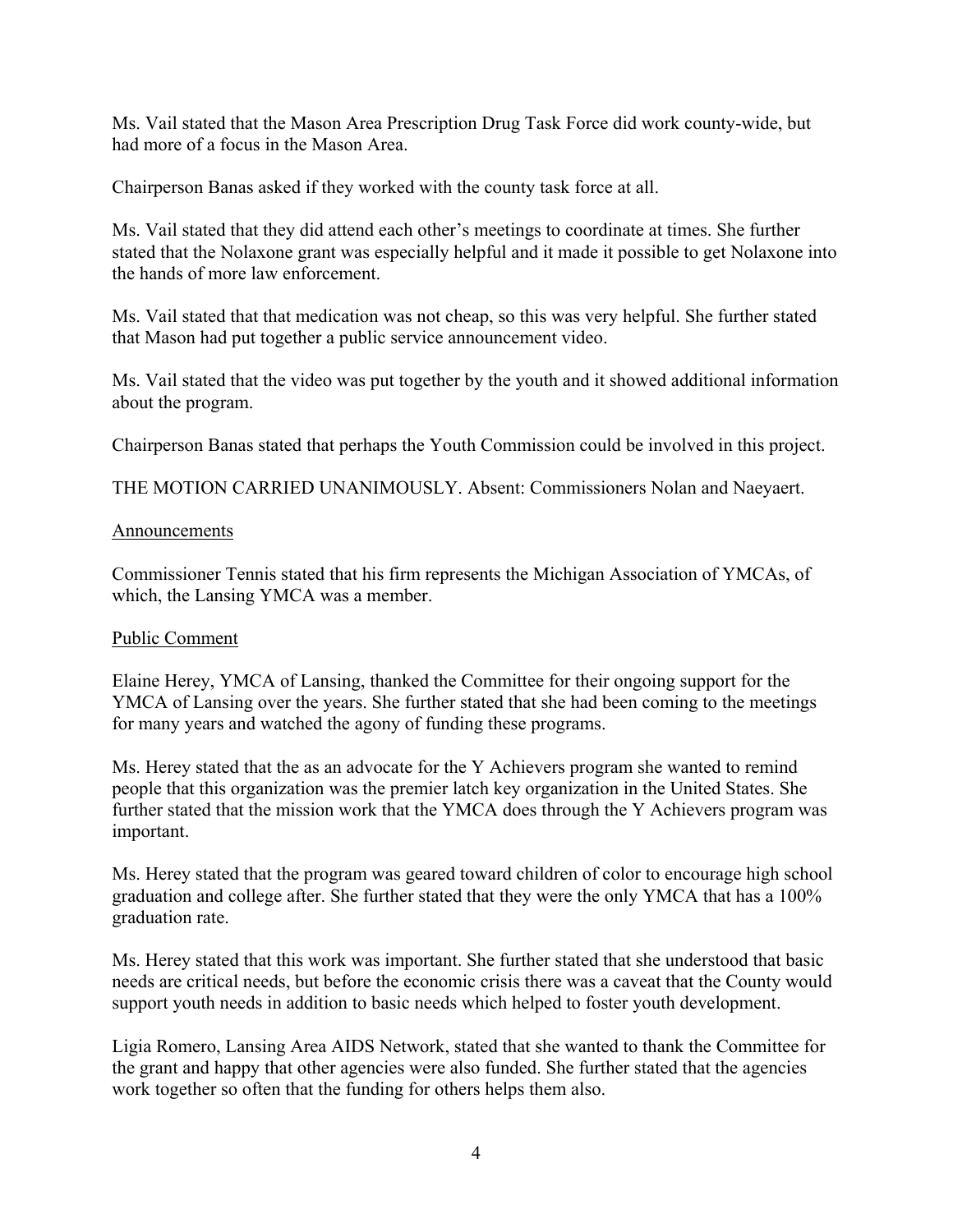Ms. Romero stated that the Lansing Area AIDS network worked with other agencies to provide bus, food, and more to provide wrap around services.

Monica Sanchez, Listening Ear Crisis Center, stated that she also did a lot of advocacy work with the youth, foster and adoption and residential services. She further stated that she wanted to thank the Committee for considering those communities as well.

Ms. Sanchez stated that she also recommend that in addition to basic needs, youth development funding was also important.

Commissioner Tennis stated that he remembered when the County used to fund community agencies well over \$200,000. He further stated that he remembered the words of Commissioner Grebner that no money was more valuable than this.

Commissioner Tennis stated that he would like to look to fund at a higher level next year. He further stated that the County had served more groups in the past and no some no longer come to ask for the funding.

Commissioner Tennis asked stated that education and youth development and not actually basic needs, but maybe it was time to open that up again.

Chairperson Banas stated that she totally agreed with Commissioner Tennis. She further stated that there was a need for additional support for youth in the community and it was worth it.

Chairperson Banas stated that she was very sensitive youth in foster care and after school programs which helped keep children safe and fed and helped educate to the youth. She further stated that she was supportive of funding that.

Commissioner Morgan stated that there was a balance of service and politics and after tomorrow hopefully things will look a shade brighter for those in the community. He encouraged everyone to vote.

## Adjournment

The meeting was adjourned at 7:07 p.m.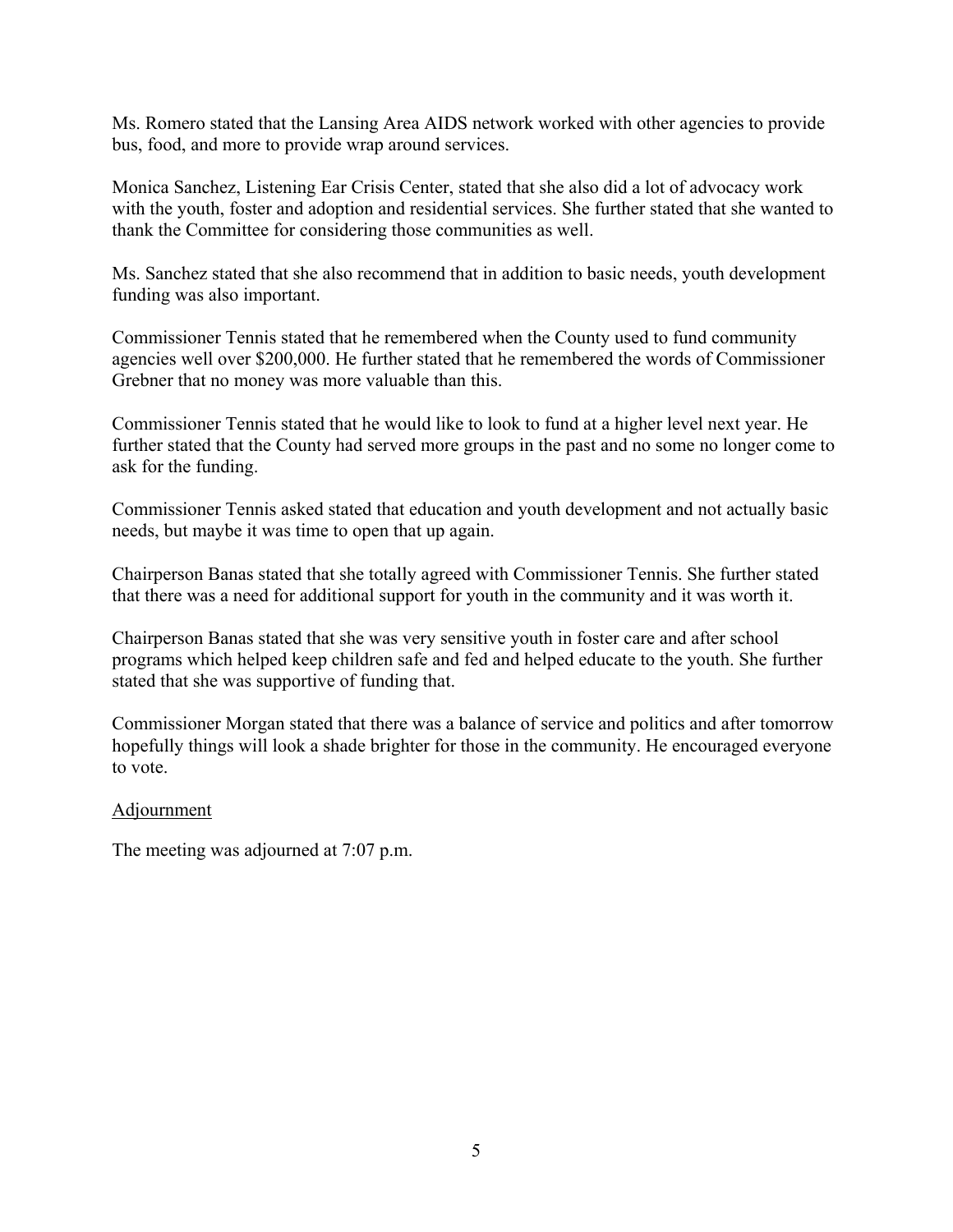# **NOVEMBER 19, 2018 HUMAN SERVICES AGENDA STAFF REVIEW SUMMARY**

## **ACTION ITEMS:**

## **The Deputy Controller is recommending approval of the following resolutions**

## *2. Health Department*

## *a. Resolution to Amend the Infectious Disease Physician Services Agreement with Michigan State University's College of Osteopathic Medicine – Tuberculosis Program*

This resolution renews the agreement with Michigan State University's College of Osteopathic Medicine (MSU COM) to provide specialty physician services to patients with active tuberculosis at ICHD's River Oak location. ICHD is obligated under the Public Health Code 333.5115 (4), 333.5301 (1) and 333.5307, to ensure the provision of treatment for patients with active tuberculosis within its jurisdictions. Historically, MSU COM has provided specialty physician services to patients with active tuberculosis within Ingham County. The current agreement expires December 31, 2018. This new agreement will be effective January 1, 2019 through December 31, 2021. The renewal of this agreement will allow these specialty services to continue at ICHD's River Oak location at a rate of \$165.00 per hour up to a maximum of twelve hours per month. All costs associated with this agreement have been accounted for in the FY 19 budget.

## *b. Resolution to Authorize an Administrative Service Agreement with Blue Cross Blue Shield of Michigan at the Ingham County Jail*

This resolution authorizes the Blue Cross Blue Shield of Michigan (BCBSM) agreement by executing Schedule A, Schedule A – Exhibit 1, and Schedule B (BlueCard Disclosures Inter-Plan Arrangements) effective December 1, 2018 through November 30, 2019. ICHD and BCBSM entered into an agreement in 1996 wherein BCBSM would pay the claims of health care services provided to inmates of the Ingham County Jail. The agreement is updated annually by executing Schedule A – Administrative Service Contract (ASC), Schedule A – Exhibit 1, and Schedule B (BlueCard Disclosures Inter–Plan Arrangements).

## *c. Resolution to Authorize Renewal of a Collaborative, Services and Referral Agreement with Community Mental Health of Clinton, Eaton and Ingham Counties*

This resolution renews the collaborative, services, and referral agreement with CMH-CEI effective October 1, 2018 through September 30, 2019, with an automatic renewal annually. The total cost of the agreement shall include seven full time (7.0 FTE) mental health therapists, psychiatric evaluations, and a 0.75 FTE mental health therapist supervisor, for a total agreement cost not to exceed \$720,000 annually**.** Cost of this agreement will be covered through patient revenue for behavioral health services, and the Substance Abuse Disorder and Mental Health funding, as authorized through Resolution #18-446.

## *d. Resolution to Re-Appoint Chief Medical Examiner*

This resolution re-appoints Dr. Michael Markey, M.D., as Chief Medical Examiner for Ingham County effective January 1, 2019 through December 31, 2022.

## *3. Controller's Office - Resolution Approving Various Contracts for the 2019 Budget Year*

This resolution will approve the attached list of contracts for the 2019 budget year. The list consists only of contracts that are included in the 2019 Adopted Budget. If a contract later exceeds the budgeted amount, a resolution will need to be brought before the Board of Commissioners approving the increased amount. In addition, a separate Board resolution will be required if there is a change in employee status or increase in the total number of employees.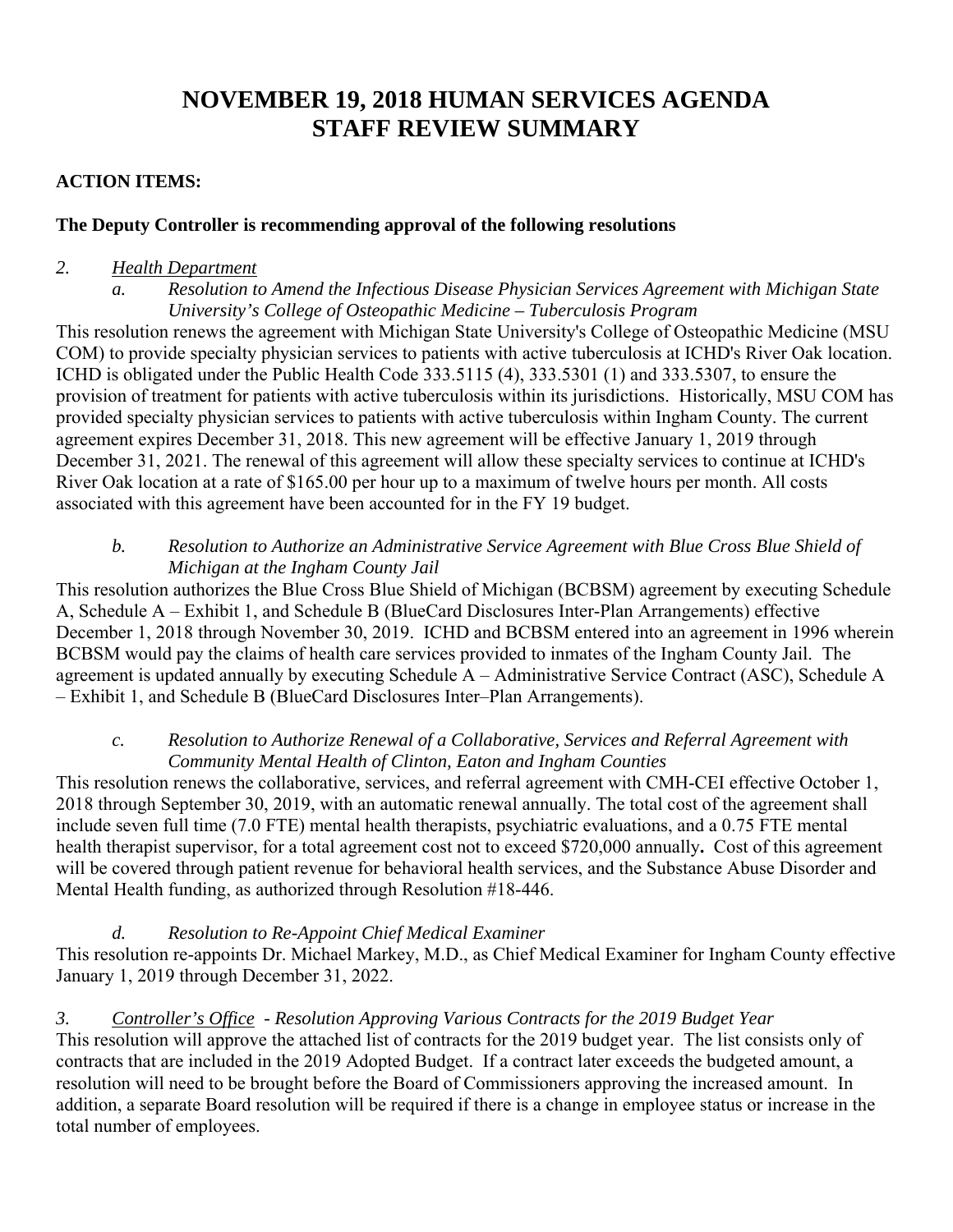## **OTHER ITEMS:**

## *1. Fair - Fair Foundation Fundraising for New Grandstand (discussion)*

## *3. Parks Department*

*a. NRPA Kompan Prize Memo* 

Parks employee Melissa Buzzard was awarded a Yeti cooler as a prize while attending a conference. The cooler was offered as a prize by a potential vendor of the County. She is seeking authorization to keep the cooler.

*b. Purchase of Real Property Pursuant to MCL 15.268(d) (Closed Session)*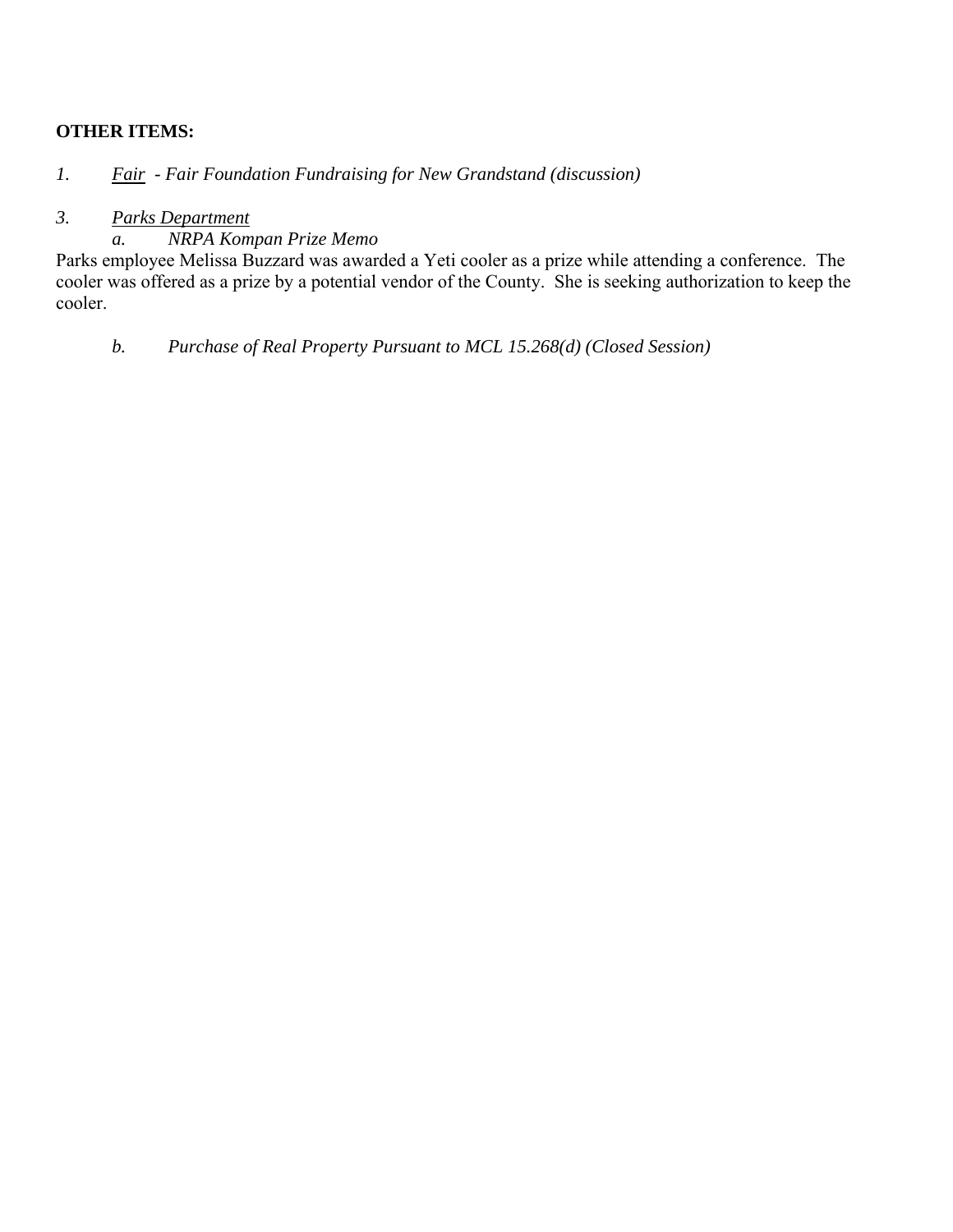## **GRANDSTAND FUNDRAISING PROJECT**

The Ingham County Fair Foundation, a non-for-profit corporation was formed in 2011 to assist the Ingham County Fair in fundraising efforts. As a charitable organization under the IRS codes (501c3), we can obtain grants, gifts and donations that are not available to government units. The fair is authorized under Act 11, Public Acts of 1929.

This most immediate need of the fair is a grandstand. Fair patrons come to see shows and events that would be typically held in front of a grandstand. Revenues of the fairgrounds is not sufficient to build this, at an estimated cost of 3 million dollars.

The Foundation proposes to sell brick pavers, larger blocks and cement wall plaques to finance this project. The Foundation board of directors at their Nov 5, 2018 meeting voted to propose the following:

4" x 8" brick pavers for \$120 each. 3 lines of text. Cost of brick and lettering approximately \$20. This will form a walk way to the grandstand. We have designated this as Phase I.

12" x 12" Wall brick for \$500 each. Each could contain a logo and would cost approximately \$40 for the brick and lettering.

24" x 24" Wall panel for \$1,000 with much larger logo and inscription. This would cost about \$60 - \$75 each to produce.

With over 300,000 residents in Ingham County and numerous businesses, we should be able to raise enough funds to make a significant contribution toward the construction of this facility. Attendance has gone down at the fair, due in part to the lack of this structure, and events have been lost to other venues that had seating.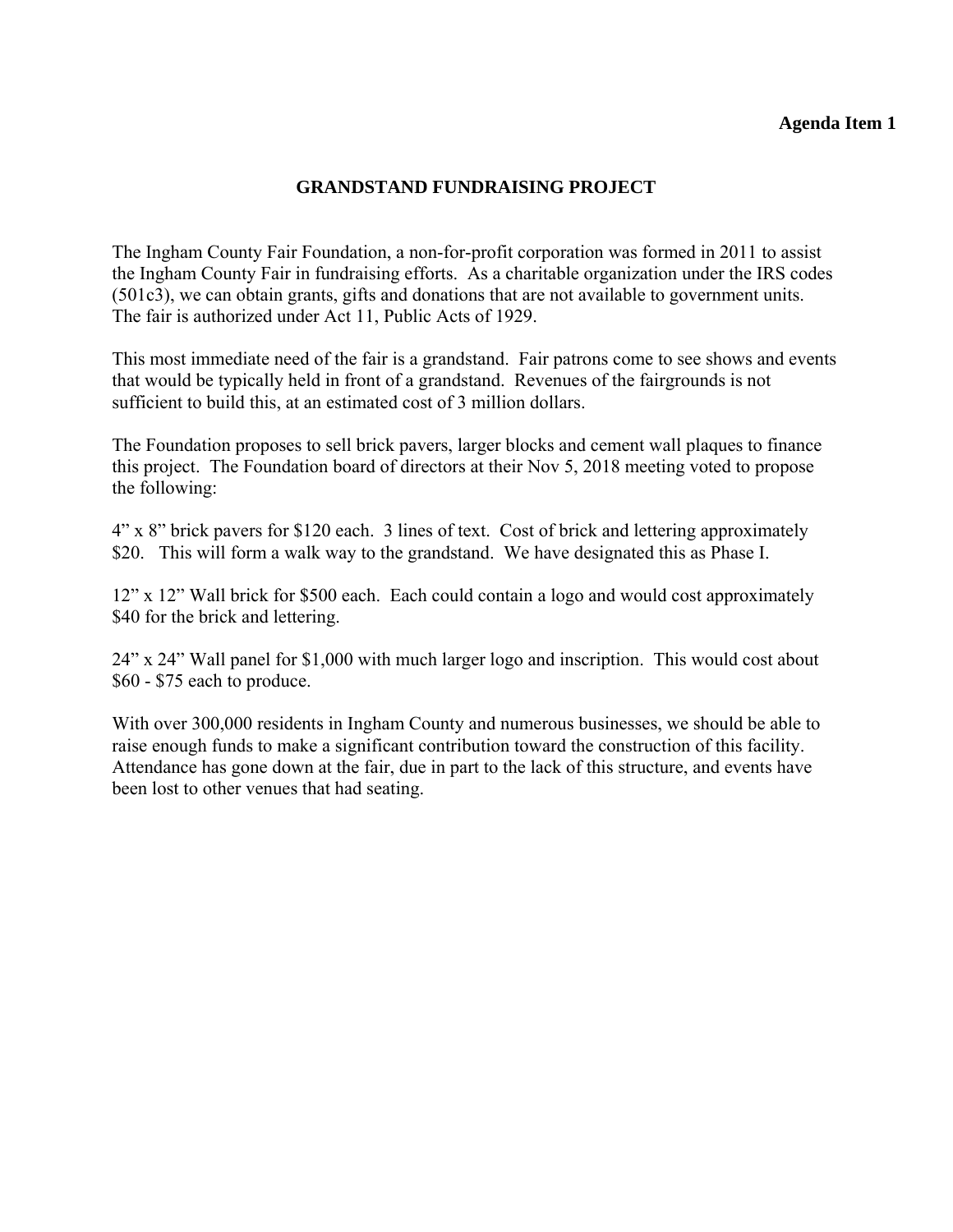<span id="page-9-0"></span>

| TO:             | Board of Commissioners Human Services & Finance Committees                                                                             |
|-----------------|----------------------------------------------------------------------------------------------------------------------------------------|
| <b>FROM:</b>    | Linda S. Vail, MPA, Health Officer                                                                                                     |
| DATE:           | November $2, 2018$                                                                                                                     |
| <b>SUBJECT:</b> | Resolution to Renew Infectious Disease Physician Services with MSU COM<br>For the meeting agendas of November 19 and November 21, 2018 |

## **BACKGROUND**

Ingham County Health Department (ICHD) wishes to renew the agreement with Michigan State University's College of Osteopathic Medicine (MSU COM) to provide specialty physician services to patients with active tuberculosis at ICHD's River Oak location. ICHD is obligated under the Public Health Code 333.5115 (4), 333.5301 (1) and 333.5307, to ensure the provision of treatment for patients with active tuberculosis within its jurisdictions. Historically, MSU COM has provided specialty physician services to patients with active tuberculosis within Ingham County. The current agreement expires December 31, 2018. This new agreement will be effective January 1, 2019 through December 31, 2021. The renewal of this agreement will allow these specialty services to continue at ICHD's River Oak location at a rate of \$165.00 per hour up to a maximum of twelve hours per month.

## **FINANCIAL IMPACT**

Michigan State University College of Osteopathic Medicine wishes to continue their contract that provides physician specialty services to patients with active tuberculosis at \$165.00 per hour up to a maximum of twelve hours per month. All costs associated with this agreement have been accounted for in the FY 19 budget.

## **OTHER CONSIDERATIONS**

There are no other considerations.

## **STRATEGIC IMPACT**

Goal A. Service to Residents: Provide easy access to quality, innovative, cost effective services that promote well-being and quality of life for the Residents of Ingham County. Goal C. Management, finance and Governance: Maintain and enhance County fiscal health to ensure delivery of services and residents.

## **RECOMMENDATIO\N**

Based on the information presented, I respectfully recommend approval of the attached resolution to support the renewal of the agreement with MSU COM to provide specialty physician services to patients with active tuberculosis effective January 1, 2019 through December 31, 2021.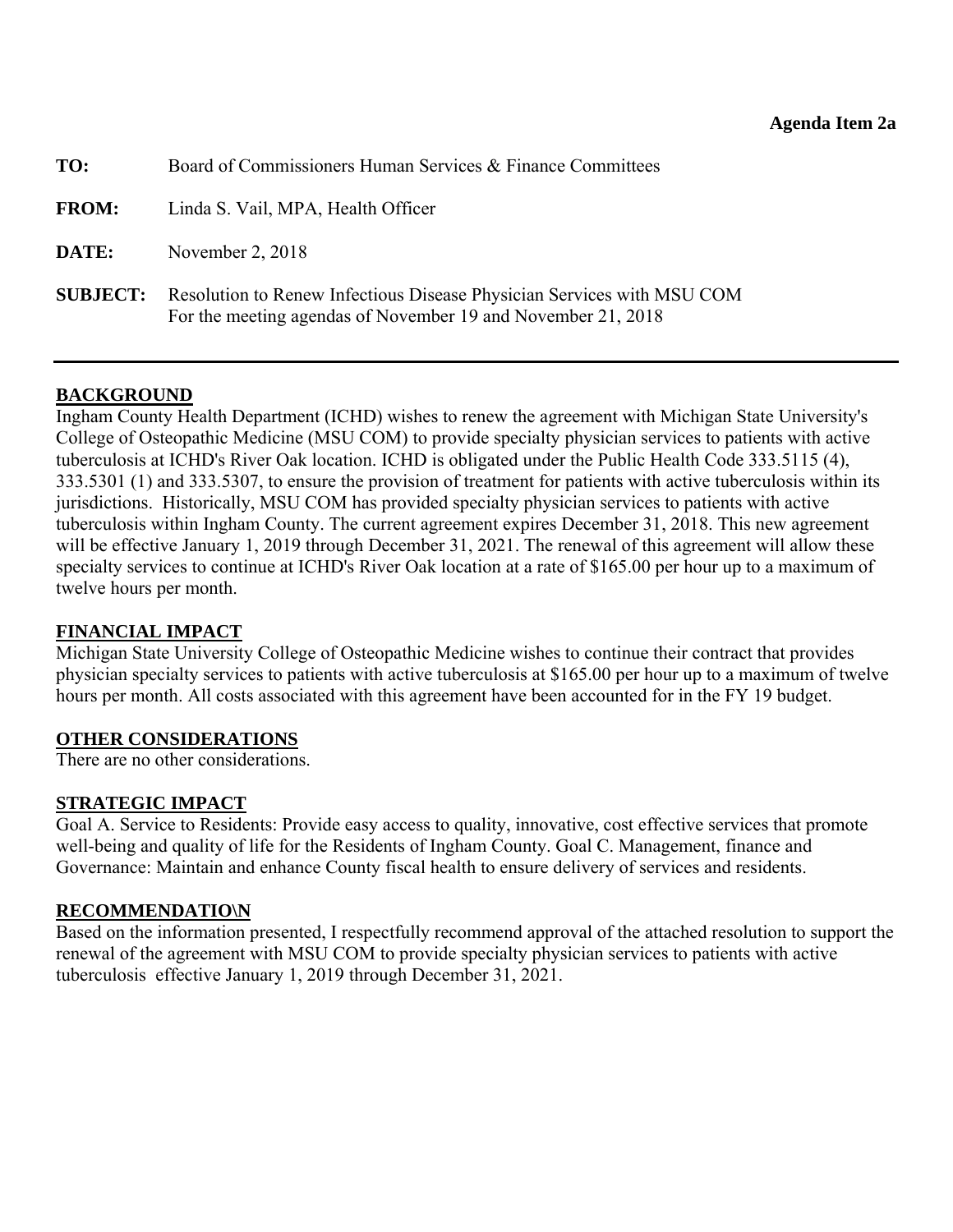Introduced by the Human Services and Finance Committees of the:

## INGHAM COUNTY BOARD OF COMMISSIONERS

## **RESOLUTION TO AMEND THE INFECTIOUS DISEASE PHYSICIAN SERVICES AGREEMENT WITH MICHIGAN STATE UNIVERSITY'S COLLEGE OF OSTEOPATHIC MEDICINE – TUBERCULOSIS PROGRAM**

WHEREAS, Ingham County Health Department (ICHD) wishes to renew the agreement with Michigan State University's College of Osteopathic Medicine (MSU COM) to provide specialty physician services to patients with active tuberculosis at ICHD's River Oak location; and

WHEREAS, ICHD is obligated under the Public Health Code 333.5115 (4), 333.5301 (1) and 333.5307, to ensure the provision of treatment for patients with active tuberculosis within its jurisdictions; and

WHEREAS, historically, MSU COM has provided specialty physician services to patients with active tuberculosis within Ingham County; and

WHEREAS, the current agreement expires December 31, 2018; and

WHEREAS, this new agreement will be effective January 1, 2019 through December 31, 2021; and

WHEREAS, the renewal of this agreement will allow these specialty services to continue at ICHD's River Oak location at a rate of \$165.00 per hour up to a maximum of twelve hours per month; and

WHEREAS, the Health Officer recommends that the Board of Commissioners authorize a two year extension of the agreement with Michigan State University's College of Osteopathic medicine to provide physician services for patients with active tuberculosis effective January 1, 2019 through December 31, 2021.

THEREFORE BE IT RESOLVED, that the Board of Commissioners authorize a two year extension of the agreement with Michigan State University's College of Osteopathic Medicine to provide physician specialty services to patients with active tuberculosis effective January 1, 2019 through December 31, 2021.

BE IT FURTHER RESOLVED, that the renewal of this agreement will allow these specialty services to continue at ICHD's River Oak location at a rate of \$165.00 per hour up to a maximum of twelve hours per month.

BE IT FURTHER RESOLVED, that the Chairperson of the Board of Commissioners is hereby authorized to sign any necessary contract documents on behalf of the county after approval as to form by the County Attorney.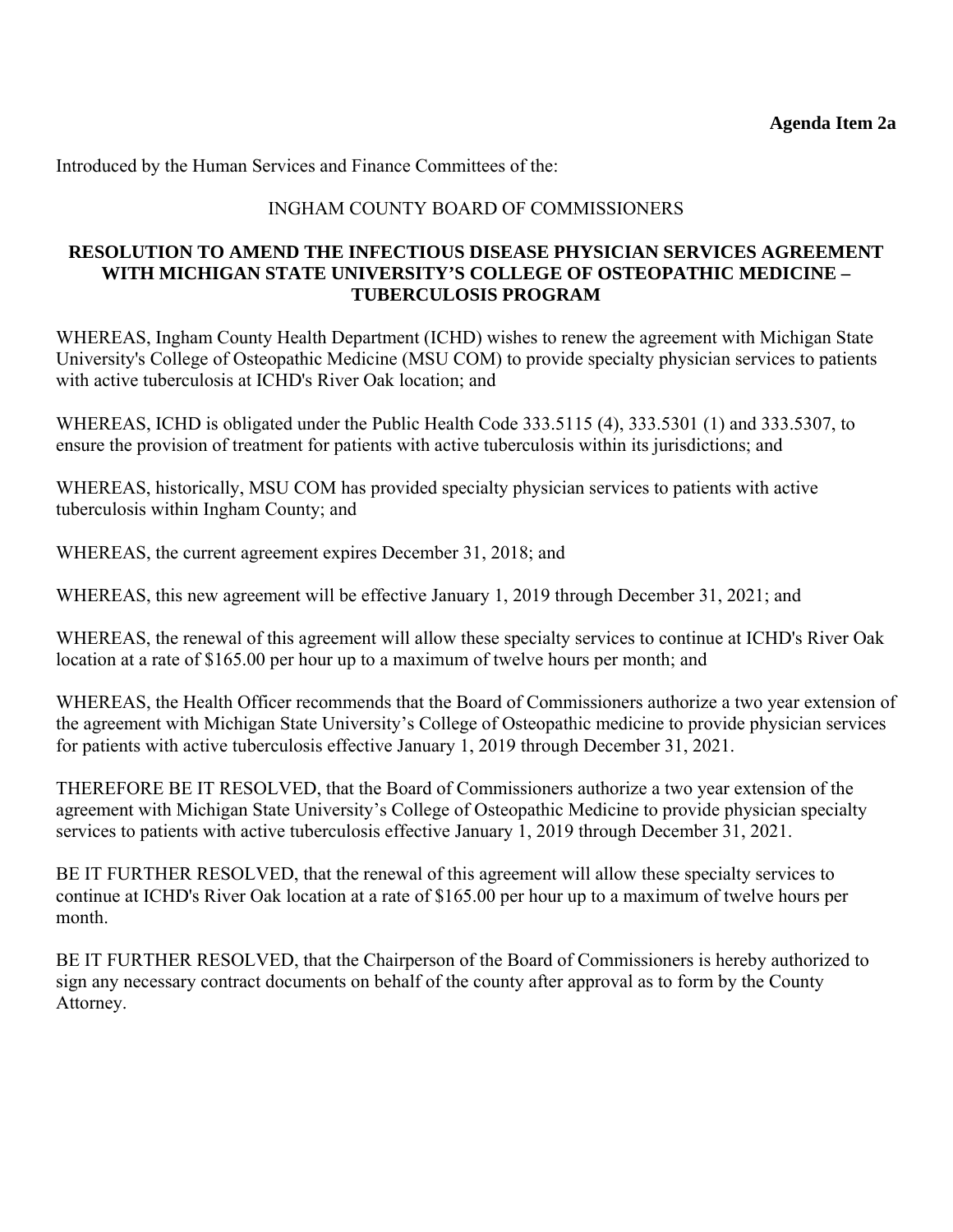<span id="page-11-0"></span>

| TO:          | Board of Commissioners Human Services and Finance Committees      |
|--------------|-------------------------------------------------------------------|
| <b>FROM:</b> | Linda S. Vail, MPA, Health Officer                                |
| DATE:        | November 5th, 2018                                                |
|              | <b>SUBJECT:</b> Agreement with Blue Cross Blue Shield of Michigan |
|              | For the meeting agendas of November 19 and November 21, 2018      |

## **BACKGROUND**

Ingham County Health Department (ICHD) wishes to update the Blue Cross Blue Shield of Michigan (BCBSM) agreement by executing Schedule A, Schedule A – Exhibit 1, and Schedule B (BlueCard Disclosures Inter-Plan Arrangements) effective December 1, 2018 through November 30, 2019. ICHD and BCBSM entered into an agreement in 1996 wherein BCBSM would pay the claims of health care services provided to inmates of the Ingham County Jail. The agreement is updated annually by executing Schedule A – Administrative Service Contract (ASC), Schedule A – Exhibit 1, and Schedule B (BlueCard Disclosures Inter–Plan Arrangements).

## **ALTERNATIVES**

There are no alternatives.

## **FINANCIAL IMPACT**

The Schedule A Administrative Service Contract (ASC), Schedule A – Exhibit 1 and Schedule B (BlueCard Disclosures Inter-Plan Arrangements) proposed through the attached resolution will cover the period of December 1, 2018 through November 30, 2019. Terms and conditions have remained the same as the December 1, 2017 through November 30, 2018 agreement.

## **STRATEGIC PLANNING IMPACT**

This resolution supports the long-term objective of Promoting Accessible Healthcare, specifically section A.1(e) of the Action Plan – Expand access to healthcare for county residents, with an emphasis on the uninsured and underinsured.

## **OTHER CONSIDERATIONS**

There are no other considerations.

## **RECOMMENDATION**

Based on the information presented, I respectfully recommend approval of the Schedule A Administrative Service Contract (ASC), Schedule 1 – Exhibit 1 and Schedule B (BlueCard Disclosures Inter-Plan Arrangements) to the Blue Cross Blue Shield of Michigan Service agreement effective December 1, 2018 through November 30, 2019.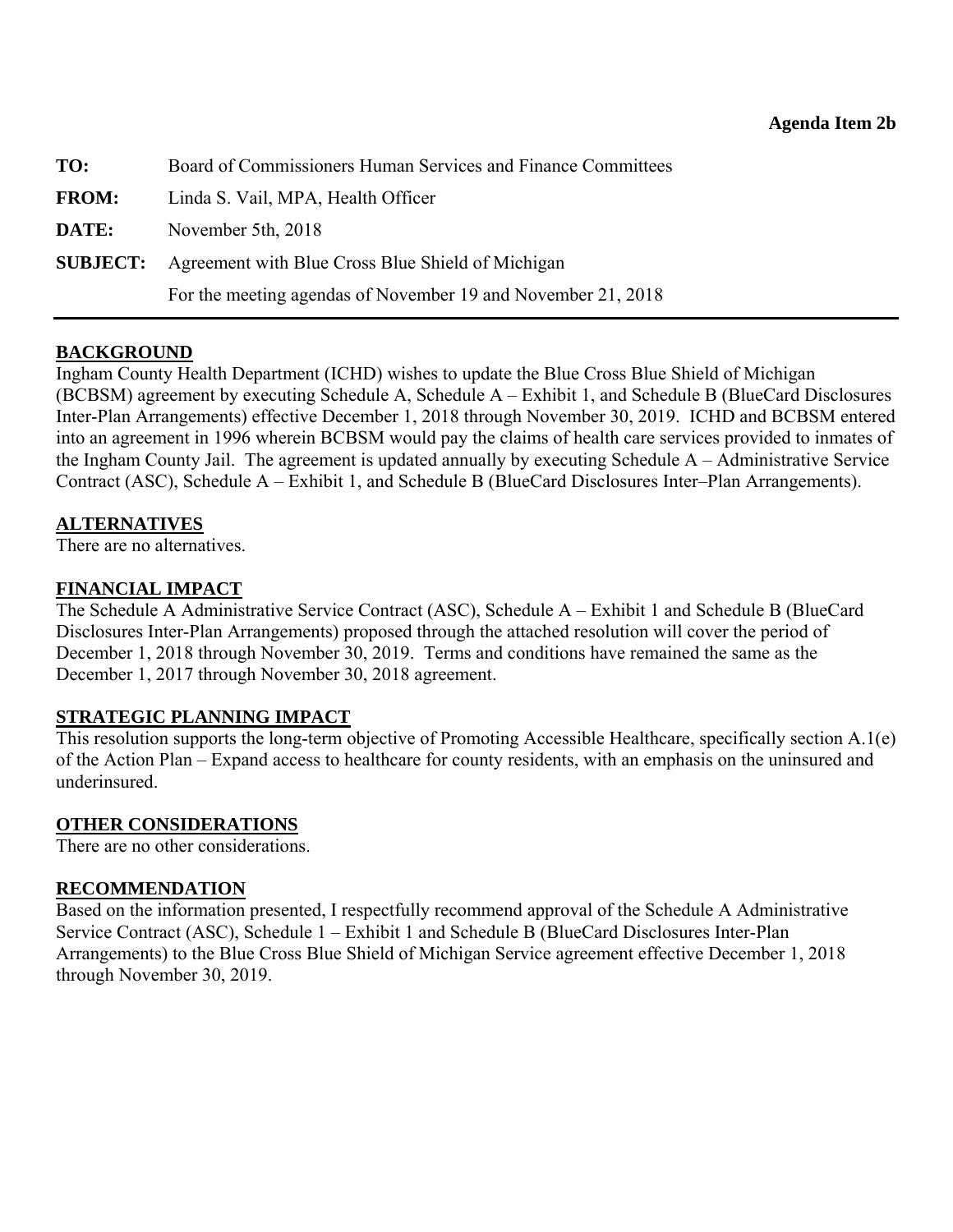Introduced by the Human Services and Finance Committees of the:

## INGHAM COUNTY BOARD OF COMMISSIONERS

## **RESOLUTION TO AUTHORIZE AN ADMINISTRATIVE SERVICE AGREEMENT WITH BLUE CROSS BLUE SHIELD OF MICHIGAN AT THE INGHAM COUNTY JAIL**

WHEREAS, Ingham County Health Department (ICHD) wishes to update the Blue Cross Blue Shield of Michigan (BCBSM) agreement by executing Schedule A, Schedule A – Exhibit 1, and Schedule B (BlueCard Disclosures Inter-Plan Arrangements) effective December 1, 2018 through November 30, 2019; and

WHEREAS, ICHD and BCBSM entered into an agreement in 1996 wherein BCBSM would pay the claims of health care services provided to inmate of Ingham County jail; and

WHEREAS, that agreement is updated annually by executing a Schedule A Administrative Service Contract (ASC), Schedule A – Exhibit 1 and Schedule B (BlueCard Disclosure Inter-Plan Arrangements; and

WHEREAS, BCBSM has proposed a 2018-2019 Schedule A Administrative Service Contract, Schedule A – Exhibit 1 and Schedule B (BlueCard Disclosures Inter-Plan Arrangements; and

WHEREAS, there are no changes to the proposed 2018-2019 Schedule A Administrative Service Contract (ASC), Schedule A – Exhibit 1 and Schedule B (BlueCard Disclosures Inter-Plan Arrangements; and

WHEREAS, the Health Officer recommends that the Board of Commissioners authorize the 2018-2019 Schedule A Administrative Service Contract (ASC), Schedule A – Exhibit 1 and Schedule B (BlueCard Disclosures Inter-Plan Arrangements) for the inmates of Ingham County Jail.

THEREFORE BE IT RESOLVED, that the Board of Commissioners authorize the Schedule A Administrative Service Contract (ASC), Schedule A – Exhibit 1 and Schedule B (BlueCard Disclosures Inter-Plan Arrangements) with BCBSM for paying claims for health care services provided to inmates of the Ingham County Jail.

BE IT FURTHER RESOLVED, that the Schedule A Administrative Service Contract (ASC), Schedule 1 – Exhibit 1 and Schedule B (BlueCard Disclosure Inter-Plan Arrangements) shall be effective December 1, 2018 through November 30, 2019.

BE IT FURTHER RESOLVED, that there are no other changes to the proposed 2018 -2019 Schedule A Administrative Service Agreement (ASC), Schedule 1 – Exhibit 1 and Schedule (BlueCard Disclosures Inter-Plan Arrangements.

BE IT FURTHER RESOLVED, that the Chairperson of the Board of Commissioners is hereby authorized to sign any necessary contract documents on behalf of the county after approval as to form by the County Attorney.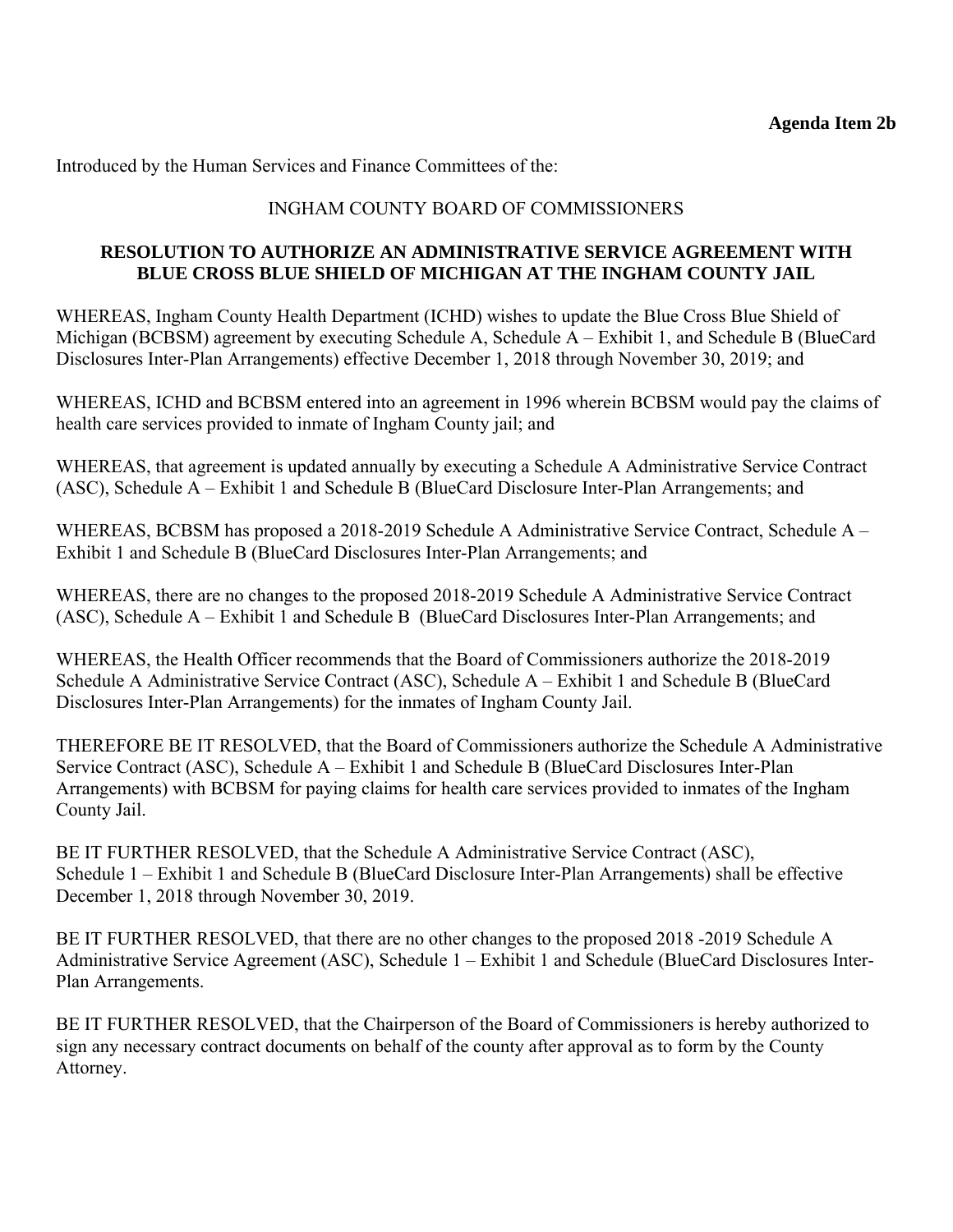#### SCHEDULE A-Renewal Term (Effective December 2018 through November 2019) Administrative Services Contract (ASC) Blue Cross Blue Shield of Michigan

| 1. Group Name:                          | <b>Ingham County Inmates</b>   |            |
|-----------------------------------------|--------------------------------|------------|
| 2. Group Number:                        | 007004013                      |            |
| 3. Initial ASC Contract Effective Date: | December 01, 2007              |            |
| 4. ASC Funding Arrangement:             | Quarterly Settled Monthly Wire |            |
| 5. Line(s) of Business:                 |                                |            |
| ľХ<br>Facility                          | [X] Professional               | [ ] Dental |
| <b>Facility Foreign</b>                 | [X] Prescription Drugs         | [ ] Vision |
| Facility Domestic                       |                                |            |

6. Administrative Fees: The below administrative fees cover the Lines of Business checked in Section 5 above, unless otherwise indicated.

| Administrative Fee and Additional Administrative Compensation                                                      |                    |  |  |  |  |  |  |
|--------------------------------------------------------------------------------------------------------------------|--------------------|--|--|--|--|--|--|
| A. Administrative Fee (Fixed)                                                                                      | Administrative Fee |  |  |  |  |  |  |
|                                                                                                                    | Percent of Claims  |  |  |  |  |  |  |
|                                                                                                                    | 11%                |  |  |  |  |  |  |
| B. Additional Administrative Compensation                                                                          | *Additional Admin  |  |  |  |  |  |  |
|                                                                                                                    | Compensation       |  |  |  |  |  |  |
|                                                                                                                    | 9%                 |  |  |  |  |  |  |
| *Additional Administrative Compensation (AAC) is nine percent (9%) of BCBSM discounts on Michigar hospital claims. |                    |  |  |  |  |  |  |

7. This Schedule A does not include any fees payable by Group to an Agent. If Group has an Agent Fee Processing Agreement on file with BCBSM, please refer to that agreement for fees and details.

| 8. Late Payment Charges/Interest:                     |     |
|-------------------------------------------------------|-----|
| A. Late Payment Charge                                | 2%  |
| B. Yearly Statutory Interest Charge (Simple Interest) | 12% |
| C. Provider Contractual Interest                      |     |

| 9 . BCBSM Account:<br>1840-09397-3 |             | Comerica | 0720-00096          |
|------------------------------------|-------------|----------|---------------------|
|                                    | Wire Number | Bank     | American Bank Assoc |

- 10. The Group acknowledges that BCBSM or a Host Blue may have compensation arrangements with providers in which the provider is subject to performance or risk-based compensation, including but not limited to withholds, bonuses, incentive payments, provider credits and member management fees. Often the compensation amount is determined after the medical service has been performed and after the Group has been invoiced. The Claims billed to Group include both service-based and value-based reimbursement to health care providers. Group acknowledges that BCBSM's negotiated reimbursement rates include all reimbursement obligations to providers including provider obligations and entitlements under BCBSM Quality Programs. Service-based reimbursement means the portion of the negotiated rate attributed to a particular health care service. Value-based reimbursement is the portior of the negotiated reimbursement rate attributable to BCBSM Quality Programs, as described in Exhibit 1 to Schedule A. BCBSM negotiates provider reimbursement rates and settles provider obligations on its own behalf, not Group. Group receives the benefit of BCBSM provider rates, but it has no entitlement to a particular rate or to unbundle the service-based or value-based components of Claims. See Exhibit 1 to Schedule A and Schedule B to ASC for additional information.
- 11 . The rebate administration and claims processing fee charged and retained by Express Scripts is (i) 3.8% of gross rebates for BCBSM clinical formulary, custom formulary, custom select formulary, and specialty drug Claims and (ii) 8.2% of gross rebates for part D formulary drug Claims, including Part D specialty drug Claims. The rebate administration fee charged and retained by Highmark is up to 5.5% of gross rebates for medical benefit drug Claims.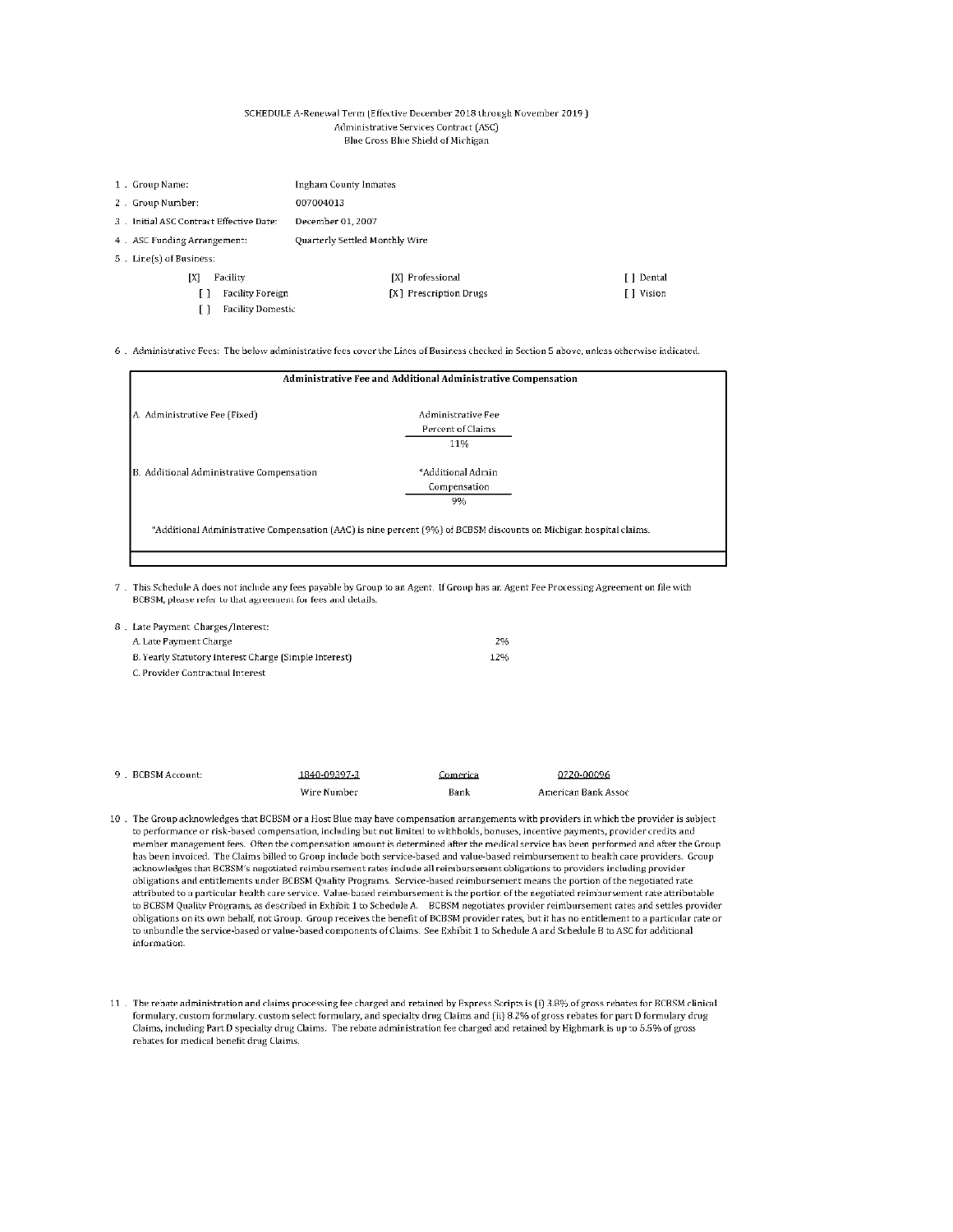Pursuant to Express Scripts's Inflation Protection Program, Express Scripts contracts with pharmaceutical manufacturers for inflation<br>protection payments ("IPP") to off-set increases to certain brand drugs. Express Scripts Customer Savings Refund process.

| BCBSM: |                                   | THE GROUP: |                         |
|--------|-----------------------------------|------------|-------------------------|
|        | BY: __________________________    |            |                         |
|        | (Signature)                       |            | (Signature)             |
|        | NAME: ___________________________ |            |                         |
|        | (Print)                           |            | (Print)                 |
|        | TITLE: ___________________        |            |                         |
|        |                                   |            | DATE: _________________ |
|        |                                   |            | $BY:$ $$                |
|        | (Signature)                       |            | (Signature)             |
|        |                                   |            |                         |
|        | (Print)                           |            | (Print)                 |
|        |                                   |            |                         |
|        |                                   |            |                         |

Blue Cross Blue Shield of Michigan is an independent licensee of the Blue Cross and Blue Shield Association.

Group Name

Group Number - 007123456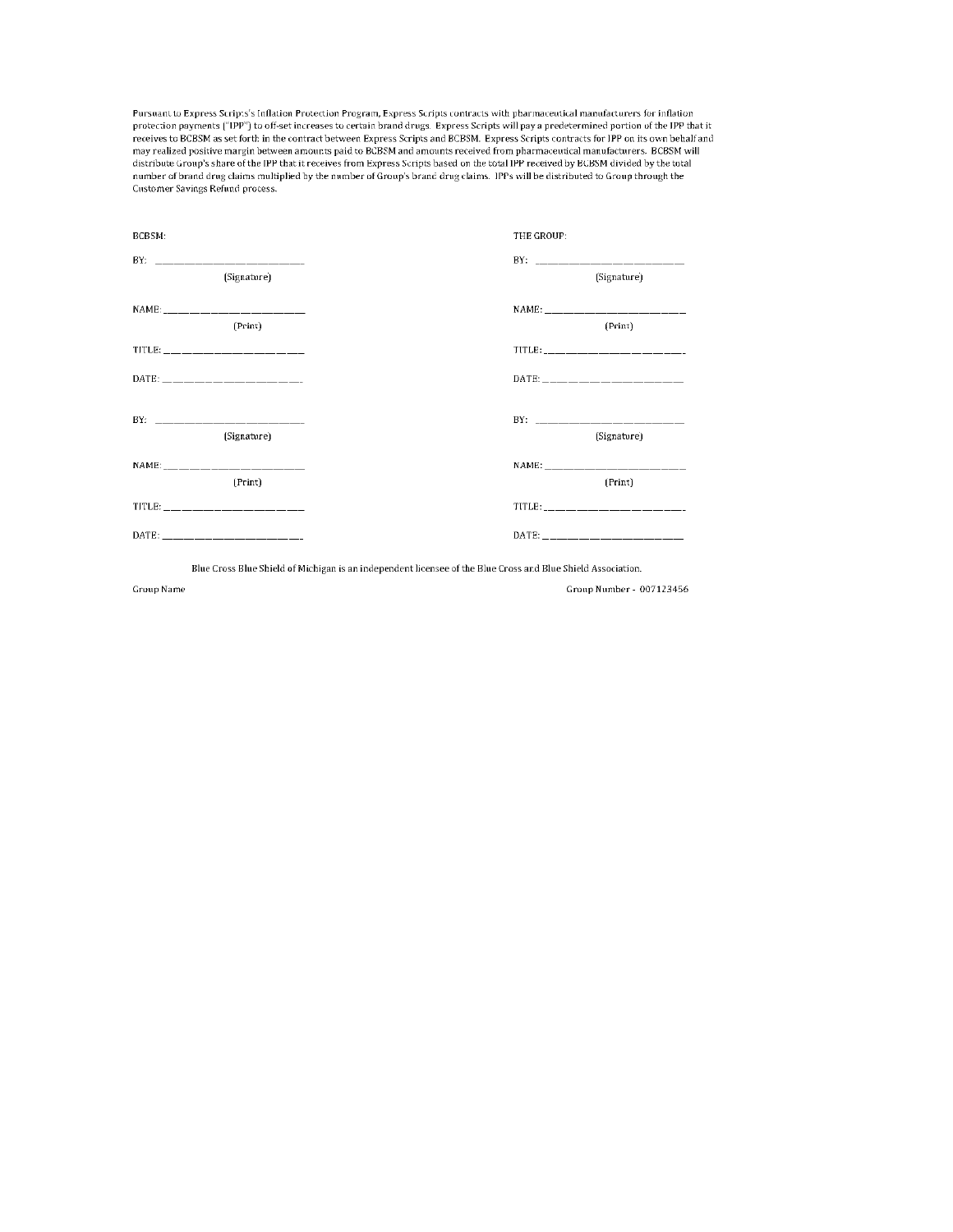# **BCBSM Value-Based Provider Reimbursement**

As in prior years, the Claims billed to Group include amounts that BCBSM reimburses health care providers including reimbursement tied to value. BCBSM has adopted a provider payment model that includes both fee-based and value-based reimbursement. BCBSM does not unbundle Claims and does not retain any portion of claims as compensation. Provider reimbursement is governed by separate agreements with providers, BCBSM standard operating procedures, and BCBSM Quality Programs.

BCBSM negotiates provider reimbursement rates on its own behalf and makes those rates available to customers through its products and networks. The reimbursement rates can, and often do, vary from provider to provider. Providers may quality for higher reimbursement rates for satisfying requirements of certain BCBSM Quality Programs, including, for example, Pay-for-Performance (PFP) rates and Value Based Contracting (VBK) rates earned by hospitals and Patient Centered Medical Home (PCMH) rates earned by physicians.

Provider reimbursement rates also capture provider commitments to BCBSM Quality Programs. For example, hospitals participating in Hospital Collaborative Quality Initiatives (CQIs) agree to allocate a portion of their reimbursement to fund inter-hospital quality initiatives. Intellectual property may be developed through BCBSM Quality Programs for subsequent license and use by BCBSM or a third party. Group specifically understands, acknowledges, and agrees that it has not rights to any intellectual property, or derivatives thereof, including, but not limited to, copyrights, patents, or licenses, developed through BCBSM Quality Programs.

Providers may also receive reward and incentive payments from BCBSM Quality Programs funded through an allocation from provider reimbursement or collected from Group's Customer Savings Refund. Such allocations may be to a pooled fund from which value-based payments to providers are made. For example, pursuant to the Physician Group Incentive Program (PGIP), physicians agree to allocate 5% of each Claim to a PGIP fund, which in turn makes reward payments to eligible physician organizations demonstrating particular quality and pays physician organizations for participation in collaborative initiatives.

As explained in the Blue Card Program disclosure (Schedule B to ASC), an out-of-state Blue Cross Blue Shield Plan ("Host Blue") may also negotiate fee-based and/or value-based reimbursement for their providers. A Host Blue may include all provider reimbursement obligations in Claims or may, at its election, collect some or all of its value-based provider (VBP)Reimbursement obligations through a per attributed member per month (PaMPM) benefit expense, as in, for example, the Blue Distinction Total Care (BDTC) Program. All Host Blue PaMPM benefit expenses for VBP reimbursement will be consolidated on your monthly invoice and appear as "Out of State VBP Provider Reimbursement". The supporting detail for the consolidated amount will be available on e-Bookshelf as reported by each Host Blue Plan. Host Blues determine which members are attributed to eligible providers and calculate the PaMPM VBP reimbursement obligation based only on these attributed members. Host Blue have exclusive control ver the calculation of PaMPM VBP reimbursement.

Value-based reimbursement includes other obligations and entitlements pursuant to other BCBSM Quality Programs funded in a similar manner to those described in this Exhibit. Additional information is available at www. Valuepartnerships.com and www.bcbs.com/totalcare. Questions regarding provider reimbursement and BCBSM Quality Programs or Host Blue VBP reimbursement should be directed to your BCBSM account representative.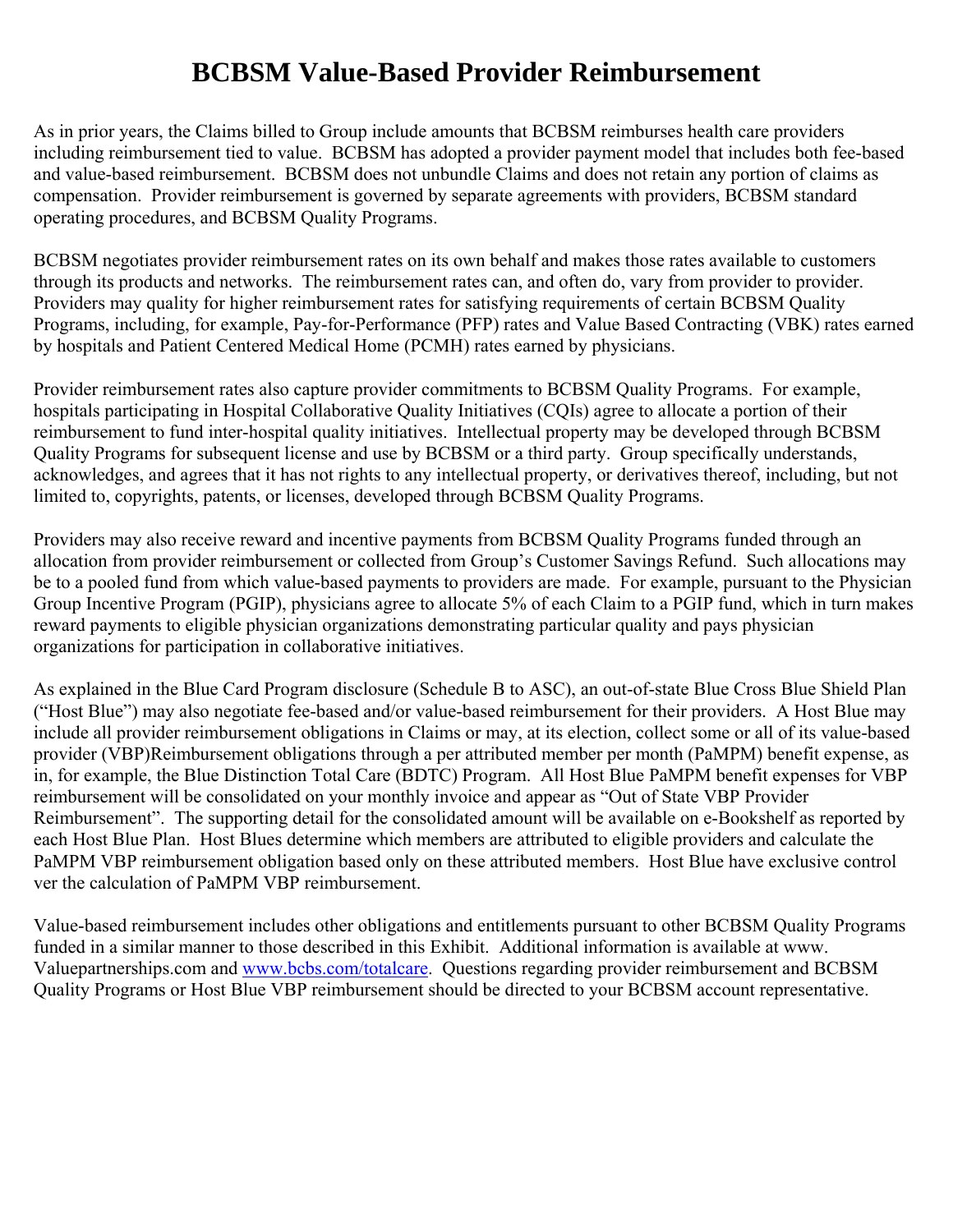### Schedule B BlueCard Disclosures **Inter-Plan Arrangements**

#### **I. Out–of-Area Services**

#### **Overview**

**BCBSM has a variety of relationships with other Blue Cross and/or Blue Shield Licensees referred to generally as "Inter- Plan Arrangements." These Inter-Plan Arrangements operate under rules and procedures issued by the Blue Cross Blue Shield Association ("Association"). Whenever Enrollees access healthcare services outside the geographic area BCBSM serves, the Claim for those services may be processed through one of these Inter-Plan Programs and presented to BCBSM for payment in accordance with the rules of the Inter-Plan Arrangements. The Inter-Plan Arrangements are described generally below.** 

**Typically, when accessing care outside the geographic area BCBSM serves, Enrollees obtain care from Providers that have a contractual agreement ("Participating Providers") with the local Blue Cross and/or Blue Shield Licensee in that other geographic area ("Host Blue"). In some instances, Enrollees may obtain care from Providers in the Host Blue geographical area that do not have a contractual agreement ("Non-participating Providers") with the Host Blue. BCBSM remains responsible for fulfilling its contractual obligations to you. BCBSM's payment practices in both instances are described below.** 

**This disclosure describes how Claims are administered for Inter-Plan Arrangements and the fees that are charged in connection with Inter-Plan Arrangements. Note that Dental Care Benefits, except when paid as medical claims/benefits, and those Prescription Drug Benefits or Vision Care Benefits that may be administered by a third party contracted by BCBSM to provide the specific service or services, are not processed through Inter-Plan Arrangements.** 

### **A.** BlueCard® Program

**The BlueCard**® **Program is an Inter-Plan Arrangement. Under this Arrangement, when Enrollees access covered healthcare services within the geographic area served by a Host Blue, the Host Blue will be responsible for contracting and handling all interactions with its Participating Providers. The financial terms of the BlueCard Program are described generally below.** 

### **1.** Liability Calculation Method Per Claim – In General

a. Enrollee Liability Calculation

**The calculation of the Enrollee liability on Claims for covered healthcare services processed through the BlueCard Program will be based on the lower of the Participating Provider's billed covered charges or the negotiated price made available to BCBSM by the Host Blue.** 

**Under certain circumstances, if BCBSM pays the Healthcare Provider amounts that are the responsibility of the Enrollee, BCBSM may collect such amounts from the Enrollee.** 

**In situations where participating agreements allow for bulk settlement reconciliations for Episode-Based Payment/Bundled Payments, BCBSM may include a factor for such settlement or reconciliations as part of the fees BCBSM charges to Group.** 

**Where Group agrees to use reference-based benefits, which are service-specific benefit dollar limits for specific procedures, based on a Host Blue's local market rates, Enrollees will be responsible for the amount that the healthcare Provider bills for a specified procedure above the reference benefit limit for that procedure. For a Participating Provider, that amount will be the difference between the negotiated price and the reference benefit limit. For a Non-participating Provider, that amount will be the difference between the Non-Participating Provider's billed charge and the reference benefit limit. Where a reference benefit limit exceeds either a negotiated price or a Provider's billed charge, the Enrollee will incur no liability, other than any applicable Enrollee cost sharing.**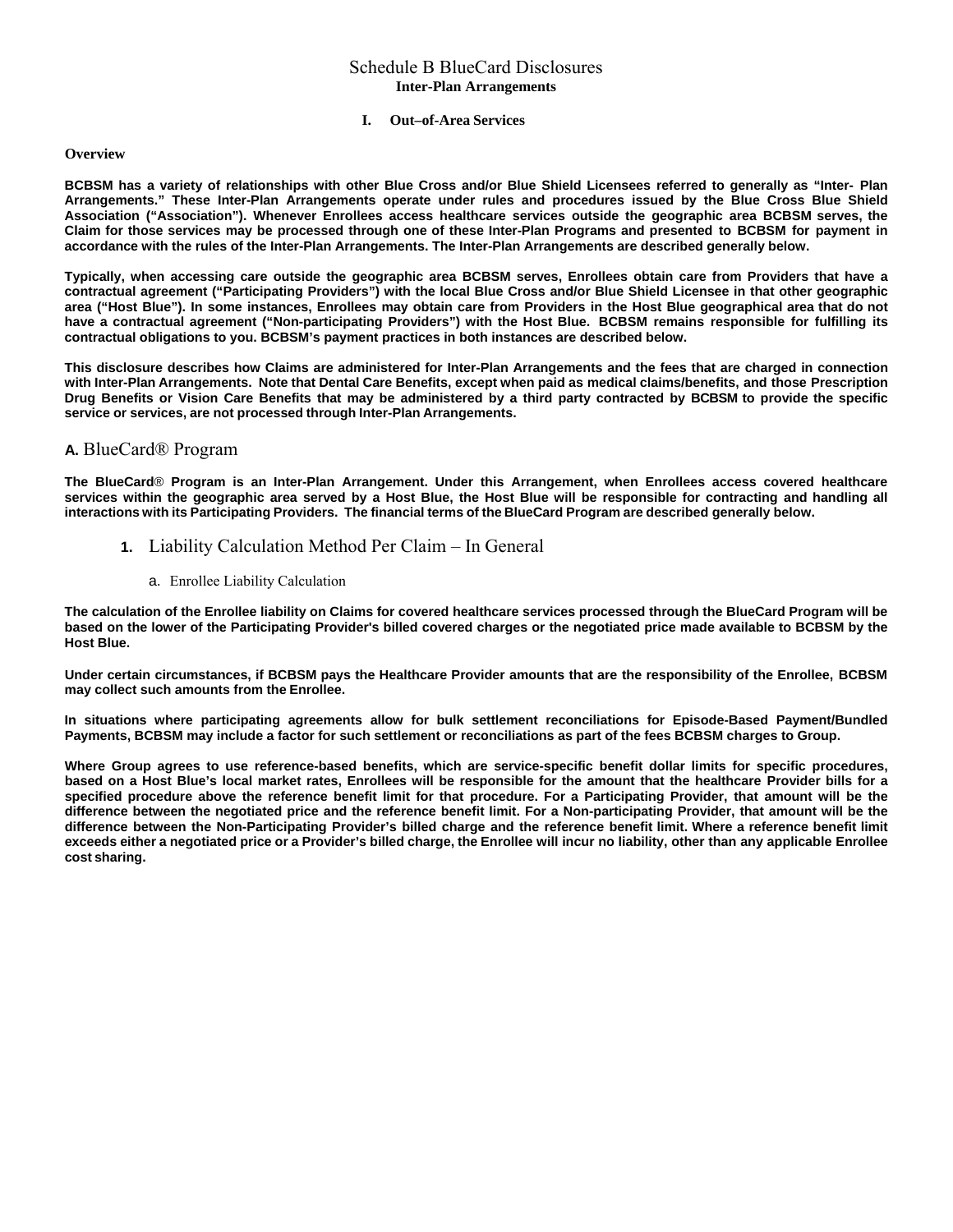#### b. Group Liability Calculation

**The calculation of Group liability on Claims for covered healthcare services processed through the BlueCard Program will be based on the negotiated price made available to BCBSM by the Host Blue under contract between the Host Blue and the Provider. Sometimes, this negotiated price may be greater for a given service or services than the billed charge in accordance with how the Host Blue has negotiated with its Participating Provider(s) for specific healthcare services. In cases where the negotiated price exceeds the billed charge, Group may be liable for the excess amount even when the Enrollee's deductible has not been satisfied. This excess amount reflects an amount that may be necessary to secure (a) the Provider's participation in the network and/or (b) the overall discount negotiated by the Host Blue. In such a case, the entire contracted price is paid to the Provider, even when the contracted price is greater than the billed charge.** 

### **2.** Claims Pricing

**The Host Blue determines a negotiated price, which is reflected in the terms of each Host Blue's healthcare Provider contracts. The negotiated price made available to BCBSM by the Host Blue may be represented by one of the following:** 

- (i) an actual price. An actual price is a negotiated payment in effect at the time a Claim is processed without any other increases or decreases, or
- (ii) an estimated price. An estimated price is a negotiated payment in effect at the time a Claim is processed, reduced or increased by a percentage to take into account certain payments negotiated with the Provider and other Claim- and non-Claim-related transactions. Such transactions may include, but are not limited to, anti-fraud and abuse recoveries, Provider refunds not applied on a Claim-specific basis, retrospective settlements, and performancerelated bonuses or incentives, or
- (iii) an average price. An average price is a percentage of billed charges for covered services in effect at the time a Claim is processed representing the aggregate payments negotiated by the Host Blue with all of its healthcare Providers or a similar classification of its Providers and other Claim- and non-Claim-related transactions. Such transactions may include the same ones as noted above for an estimated price.

**The Host Blue determines whether it will use an actual, estimated or an average price in its respective Provider agreements. The use of estimated or average pricing may result in a difference (positive or negative) between the price Group pays on a specific Claim and the actual amount the Host Blue pays to the Provider. However, the BlueCard Program requires that the amount paid by the Enrollee and Group is a final price; no future price adjustment will result in increases or decreases to the pricing of past Claims.** 

**Any positive or negative differences in estimated or average pricing are accounted for through variance accounts maintained by the Host Blue and are incorporated into future Claim prices. As a result, the amounts charged to Group will be adjusted in a following year, as necessary, to account for over- or underestimation of the past years' prices. The Host Blue will not receive compensation from how the estimated price or average price methods, described above, are calculated. Because all amounts paid are final, neither positive variance account amounts (funds available to be paid in the following year), nor negative variance amounts (the funds needed to be received in the following year), are due to or from Group. If Group terminates, Group will not receive a refund or charge from the variance account.** 

**Variance account balances are small amounts relative to the overall paid Claims amounts and will be liquidated/drawn down over time. The timeframe for their liquidation depends on variables, including, but not limited to, overall volume/number of Claims processed and variance account balance. Variance account balances may earn interest at the federal funds or similar rate. T h e Host Blue may retain interest earned on funds held in variance accounts.** 

### **3.** BlueCard Program Fees and Compensation

**Group understands and agrees to reimburse BCBSM for certain fees and compensation which BCBSM is obligated under the BlueCard Program to pay to the Host Blue, to the Blue Cross and Blue Shield Association (BCBSA), and/or to vendors of BlueCard Program related services. The specific Blue Card Program fees and compensation that are charged to Group and which Group is responsible related to the foregoing are set forth in Exhibit 1 to this Schedule B. BlueCard Program Fees and compensation may be revised annually from time to time as described in H below.**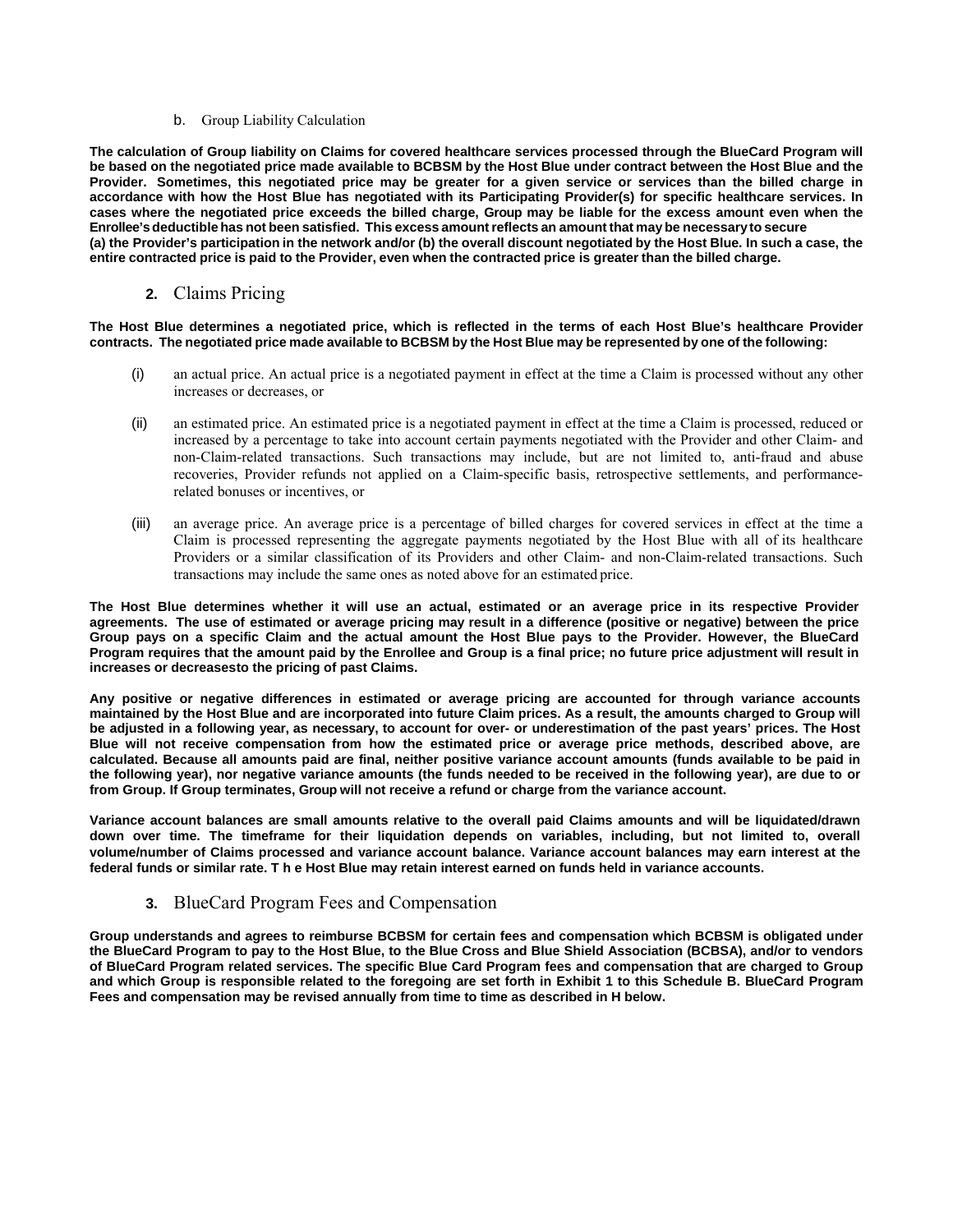### **B.** Negotiated Arrangements

**With respect to one or more Host Blue, instead of using the BlueCard Program, BCBSM may process your Enrollee claims for covered healthcare services through Negotiated Arrangements.** 

**In addition, if BCBSM and Group have agreed that (a) Host Blue(s) shall make available (a) custom healthcare Provider network(s) in connection with this Agreement, then the terms and conditions set forth in BCBSM's Negotiated Arrangement(s) for National Accounts with such Host Blue(s) shall apply. These include the provisions governing the processing and payment of Claims when Enrollees access such network(s). In negotiating such arrangement(s), BCBSM is not acting on behalf of or as an agent for Group, the Group's health care plan or Group Enrollees.** 

### **1.** Enrollee Liability Calculation

**Enrollee liability calculation for covered healthcare services will be based on the lower of either billed covered charges for covered services or negotiated price that the Host Blue makes available to BCBSM that allows Group's Enrollees access to negotiated participation agreement networks of specified Participating Providers outside of BCBSM's service area.** 

**Under certain circumstances, if BCBSM pays the Healthcare Provider amounts that are the responsibility of the Enrollee, BCBSM may collect such amounts from the Enrollee.** 

**In situations where participating agreements allow for bulk settlement reconciliations for Episode-Based Payment/Bundled Payments, BCBSM may include a factor for such settlement or reconciliations as part of the fees BCBSM charges to Group.** 

**W here Group agrees to use reference-based benefits, which are service-specific benefit dollar limits for specific procedures, based on a Host Blue's local market rates, Enrollees will be responsible for the amount that the healthcare Provider bills for a specified procedure above the reference benefit limit for that procedure. For a Participating Provider, that amount will be the difference between the negotiated price and the reference benefit limit. For a Non-participating Provider, that amount will be the difference between the Non-Participating Provider's billed charge and the reference benefit limit. W here a reference benefit limit exceeds either a negotiated price or a Provider's billed charge, the Enrollee will incur no liability, other than any applicable Enrollee cost sharing.** 

### **2.** Group Liability Calculation

**The calculation of Group liability on Claims for covered healthcare services processed through the BlueCard Program will be based on the negotiated price made available to BCBSM by the Host Blue under the contract between the Host Blue and the Provider. Sometimes, this negotiated price may be greater for a given service or services than the billed charge in accordance with how the Host Blue has negotiated with its Participating Provider(s) for specific healthcare services. In cases where the negotiated price exceeds the billed charge, Group may be liable for the excess amount even when the Enrollee's deductible has not been satisfied. This excess amount reflects an amount that may be necessary to secure (a) the Provider's participation in the network and/or (b) the overall discount negotiated by the Host Blue. In such a case, the entire contracted price is paid to the Provider, even when the contracted price is greater than the billed charge.** 

#### **3.** Claims Pricing

**Same as in the BlueCard Program above.** 

#### **4.** Fees and Compensation

**Group understands and agrees to reimburse BCBSM for certain fees and compensation which we are obligated under applicable Inter-Plan Arrangement requirements to pay to the Host Blue, to the Blue Cross and Blue Shield Association, and/or to vendors of Inter-Plan Arrangement-related services. Fees and compensation under applicable Inter-Plan Arrangement may be revised annually as described in section H below. In addition, the participation agreement with the Host Blue may provide that BCBSM must pay an administrative and/or a network access fee to the Host Blue, and Group further agrees to reimburse BCBSM for any such applicable administrative and/or network access fees. The specific fees and compensation that are charged to Group under the Negotiated Arrangements are set forth in Exhibit 1 to this Schedule B.**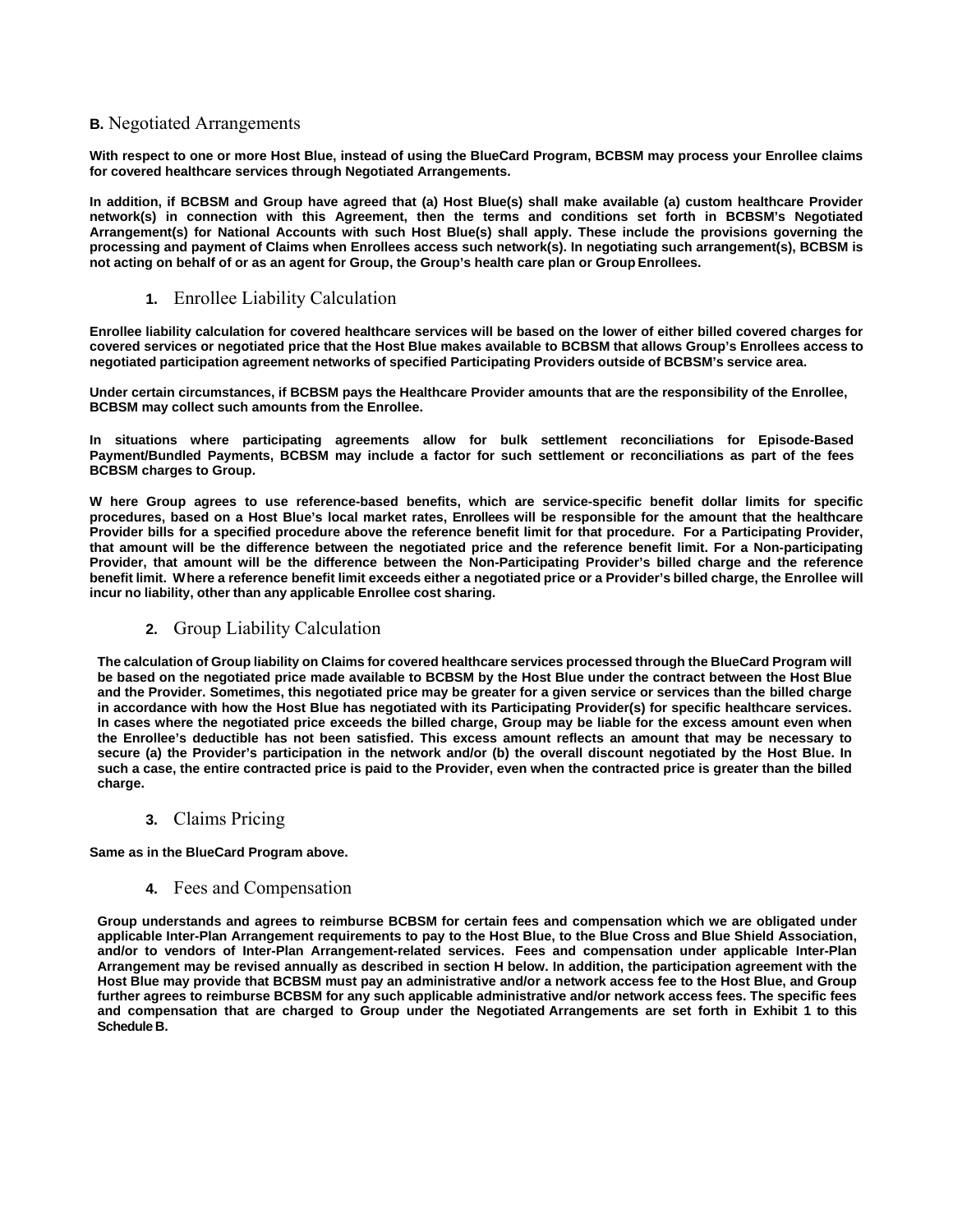### **C.** Special Cases: Value-Based Programs

#### *Value-Based Programs Overview*

**Group Enrollees may access covered healthcare services from Providers that participate in a Host Blue's Value-Based Program. Value-Based Programs may be delivered either through the BlueCard Program or a Negotiated Arrangement. These Value-Based Programs may include, but are not limited to, Accountable Care Organizations, Global Payment/Total Cost of Care arrangements, Patient Centered Medical Homes and Shared Savings arrangements.** 

*Value-Based Programs under the BlueCard Program* 

#### *Value-Based Programs Administration*

**Under Value-Based Programs, a Host Blue may pay Providers for reaching agreed-upon cost/quality goals in the following ways, including but not limited to retrospective settlements, Provider Incentives, share of target savings, Care Coordinator Fees and/or other allowed amounts.** 

**The Host Blue may pass these Provider payments to BCBSM, which BCBSM will pass directly on to Group as either an amount included in the price of the Claim or an amount charged separately in addition to the Claim.** 

#### **When such amounts are included in the price of the Claim, the Claim may be billed using one of the following pricing methods, as determined by the Host Blue:**

- (i) Actual Pricing: The charge to accounts for Value-Based Programs incentives/Shared Savings settlements is part of the Claim. These charges are passed to Group via an enhanced Provider fee schedule.
- (ii) Supplemental Factor: The charge to accounts for Value-Based Programs incentives/Shared Savings settlements is a supplemental amount that is included in the Claim as an amount based on a specified supplemental factor (e.g., a small percentage increase in the Claim amount). The supplemental factor may be adjusted from time to time.

**When such amounts are billed separately from the price of the Claim, they may be billed as a Per Attributed Member Per Month (PaMPM) amount for Value-Based Programs incentives/Shared Savings settlements to Group outside of the Claim system. BCBSM will pass these Host Blue charges directly through to Group as a separately identified amount on the Group's invoices.** 

**The amounts used to calculate either the supplemental factors for estimated pricing or PaMPM billings are fixed amounts that are estimated to be necessary to finance the cost of a particular Value-Based Program. Because amounts are estimates, there may be positive or negative differences based on actual experience, and such differences will be accounted for in a variance account maintained by the Host Blue (in the same manner as described in the BlueCard Claim pricing section above) until the end of the applicable Value-Based Program payment and/or reconciliation measurement period. The amounts needed to fund a Value-Based Program may be changed before the end of the measurement period if it is determined that amounts being collected are projected to exceed the amount necessary to fund the program or if they are projected to be insufficient to fund the program.** 

#### **At the end of the Value-Based Program payment and/or reconciliation measurement period for these arrangements, the Host Blue will take one of the following actions:**

- Use any surplus in funds in the variance account to fund Value-Based Program payments or reconciliation amounts in the next measurement period.
- Address any deficit in funds in the variance account through an adjustment to the PaMPM billing amount or the reconciliation billing amount for the next measurement period.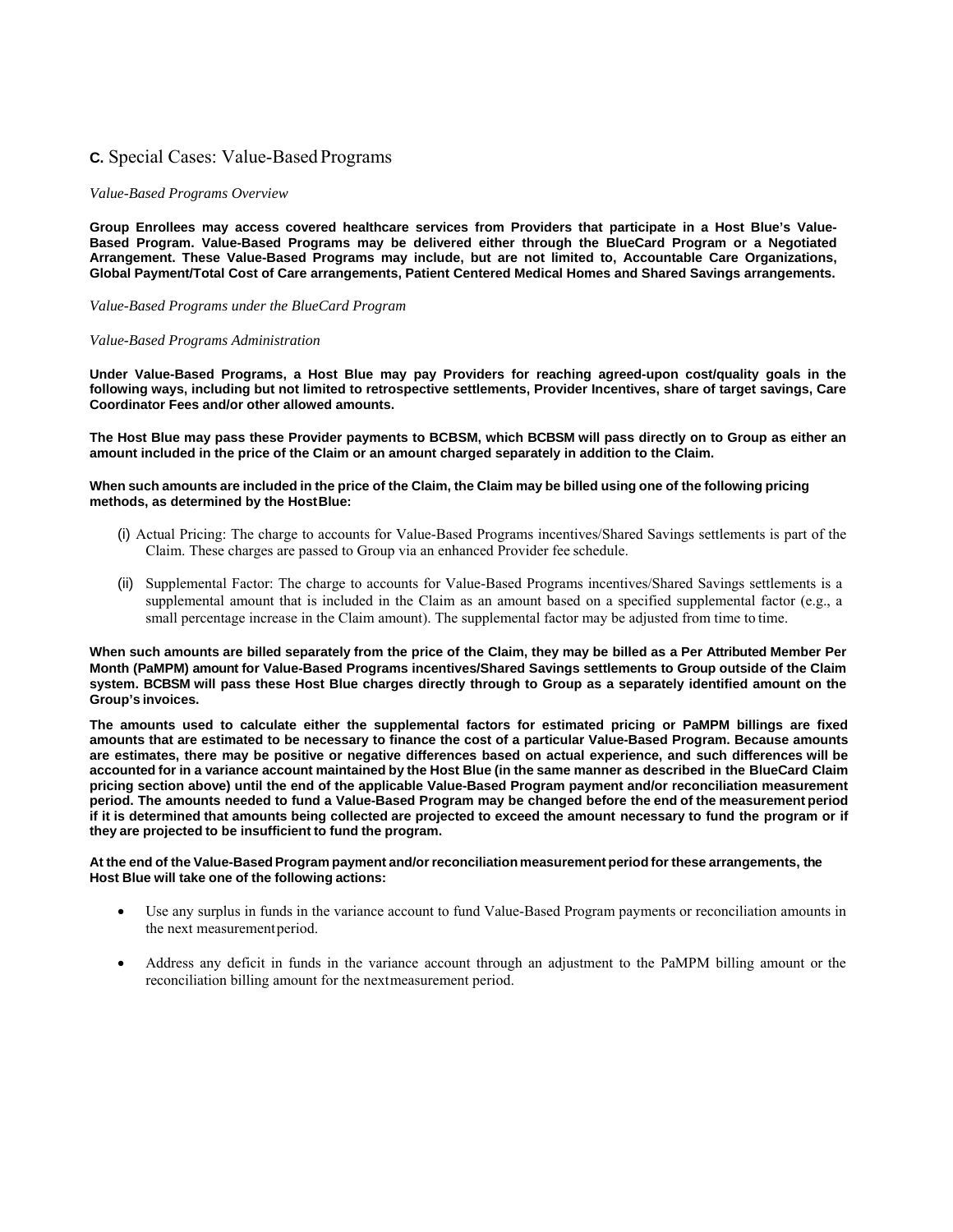**The Host Blue will not receive compensation resulting from how estimated, average or PaMPM price methods, described above, are calculated. If Group terminates, you will not receive a refund or charge from the variance account. This is because any resulting surpluses or deficits would be eventually exhausted through prospective adjustment to the settlement billings in the case of Value-Based Programs. The measurement period for determining these surpluses or deficits may differ from the term of the administrative services contract.** 

**Variance account balances are small amounts relative to the overall paid Claims amounts and will be liquidated/drawn down over time. The timeframe for their liquidation depends on variables, including, but not limited to, overall volume/number of Claims processed and variance account balance. Variance account balances may earn interest, and interest is earned at the federal funds or similar rate. T h e Host Blue may retain interest earned on funds held in variance accounts.** 

**Note: Enrollees will not bear any portion of the cost of Value-Based Programs except when the Host Blue uses either average pricing or actual pricing to pay Providers under Value-Based Programs.** 

#### *Care Coordinator Fees*

**The Host Blue may also bill BCBSM for Care Coordinator Fees for Covered Services which BCBSM will pass on to Group as follows:** 

- 1. PaMPM billings; or
- 2. Individual Claim billings through applicable care coordination codes from the most current editions of either Current Procedural Terminology (CPT) published by the American Medical Association (AMA) or Healthcare Common Procedure Coding System (HCPCS) published by the U.S. Centers for Medicare and Medicaid Services (CMS).

#### **As part of this agreement/contract, BCBSM and Group will not impose Enrollee cost sharing for Care Coordinator Fees.**

#### *Value-Based Programs under Negotiated Arrangements*

**If BCBSM has entered into a Negotiated National Account Arrangement with a Host Blue to provide Value-Based Programs to Enrollees, BCBSM will follow the same procedures for Value-Based Programs administration and Care Coordination Fees as noted in the BlueCard Program section.** 

### **D.** Return of Overpayments

**Recoveries of overpayments/from a Host Blue or its Participating Providers and Non-participating Providers can arise in several ways, including, but not limited to, anti-fraud and abuse recoveries, audits/healthcare Provider/hospital bill audits, credit balance audits, utilization review refunds, and unsolicited refunds. Recoveries will be applied/Recovery amounts determined in the ways noted above will be applied so that so that corrections will be made, in general, on either a Claimby-Claim or prospective basis. If recovery amounts are passed on a Claim-by-Claim basis from the Host Blue to BCBSM they will be credited to Group account. In some cases, the Host Blue will engage a third party to assist in identification or collection of overpayments/recovery amounts. The fees of such a third party may charge to Group as a percentage of the recovery.** 

**Unless the Host Blue agrees to a longer period of time for retroactive cancellations of membership, the Host Blue will provide BCBSM the full refunds from Participating Providers for a period of only one year after the date of the Inter-Plan financial settlement process for the original Claim. For Care Coordinator Fees associated with Value-Based Programs, BCBSM will request such refunds for a period of up to ninety (90) days from the termination notice transaction on the payment innovations delivery platform. In some cases, recovery of Claim payments associated with a retroactive cancellation may not be possible if, as an example, the recovery (a) conflicts with the Host Blue's state law or healthcare Provider contracts (b) would result from Shared Savings and/or Provider Incentive arrangements or (c) would jeopardize the Host Blue's relationship with its Participating Providers, notwithstanding to the contrary any other provision of this agreement/contract.**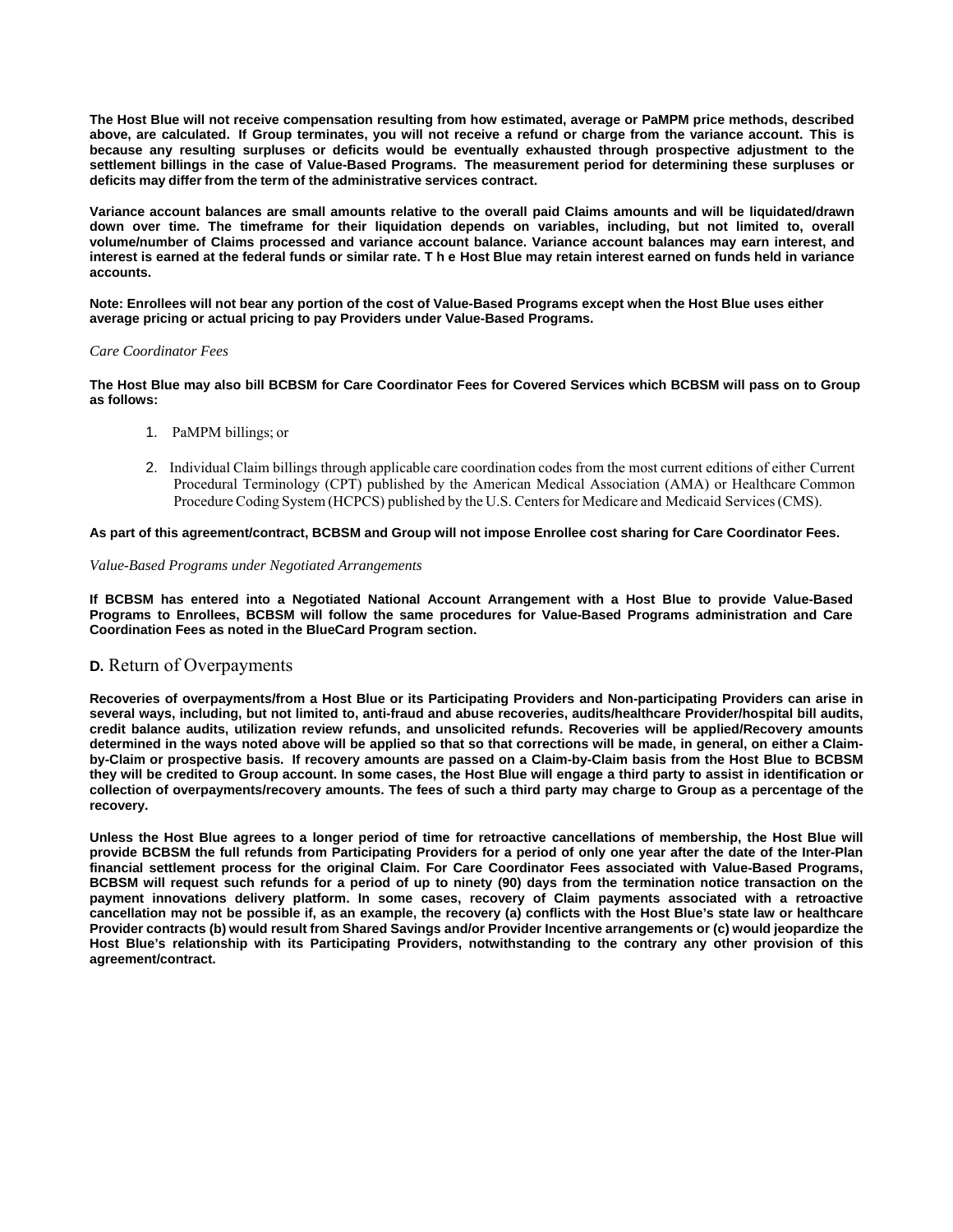### **E.** Inter-Plan Programs: Federal/State Taxes/Surcharges/Fees

**In some instances, federal or state laws or regulations may impose a surcharge, tax or other fee that applies to selffunded accounts. If applicable, BCBSM will provide prior written notice of any such surcharge, tax or other fee to Group, which will be Group liability.** 

### **F.** Non-Participating Healthcare Providers Outside BCBSM's Service Area

- **1. Enrollee Liability Calculation** 
	- a. In General

**When covered healthcare services are provided outside of BCBSM's service area by Non-participating Providers, the amount an Enrollee pays for such services will generally be based on either the Host Blue's Non-participating Provider local payment or the pricing arrangements required by applicable state law. In these situations, the Enrollee may be responsible for the difference between the amount that the Non-participating Provider bills and the payment BCBSM will make for the covered services as set forth in this paragraph. Payments for out-of-network emergency services will be governed by applicable federal and state law.** 

b. Exceptions

**In some exception cases, BCBSM may pay Claims from Non-participating Providers outside of BCBSM's service area based on the Provider's billed charge, such as in situations where an Enrollee did not have reasonable access to a Participating Provider, as determined by BCBSM in BCBSM's sole and absolute discretion or by applicable state law. In other exception cases, BCBSM may pay such Claims based on the payment BCBSM would make if BCBSM were paying a Non-participating Provider inside of its service area where the Host Blue's corresponding payment would be more than BCBSM's in-service area Non-participating Provider payment. BCBSM may choose to negotiate a payment with such a Provider on an exception basis.** 

**Unless otherwise stated, in any of these exception situations, the Enrollee may be responsible for the difference between the amount that the Non-participating Provider bills and the payment BCBSM will make for the covered services as set forth in this paragraph.** 

### **2.** Fees and Compensation

**Group understands and agrees to reimburse BCBSM for certain fees and compensation which we are obligated under applicable Inter-Plan Arrangement requirements to pay to the Host Blue, to the Blue Cross and Blue Shield Association, and/or to vendors of Inter-Plan Arrangement-related services. The specific fees and compensation that are charged to Group and that Group will be responsible for in connection with the foregoing are set forth in Exhibit 1 to this Schedule B. Fees and compensation under applicable Inter-Plan Arrangements may be revised from time to time as provided for in H below.** 

## **G.** Blue Cross Blue Shield Global Core (Formerly known as BlueCard Worldwide<sup>®</sup> Program)

#### **1. General Information**

**If Enrollees are outside the United States, the Commonwealth of Puerto Rico and the U.S. Virgin Islands (hereinafter: "BlueCard service area"), they may be able to take advantage of the Blue Cross Blue Shield Global Core Program when accessing covered healthcare services. The Blue Cross Blue Shield Global Core Program is unlike the BlueCard Program available in the BlueCard service area in certain ways. For instance, although the Blue Cross Blue Shield Global Core Program assists Enrollees with accessing a network of inpatient, outpatient and professional providers, the network is not served by a Host Blue. As such, when Enrollees receive care from Providers outside the BlueCard service area, the Enrollees will typically have to pay the Providers and submit the Claims themselves to obtain reimbursement for these services.**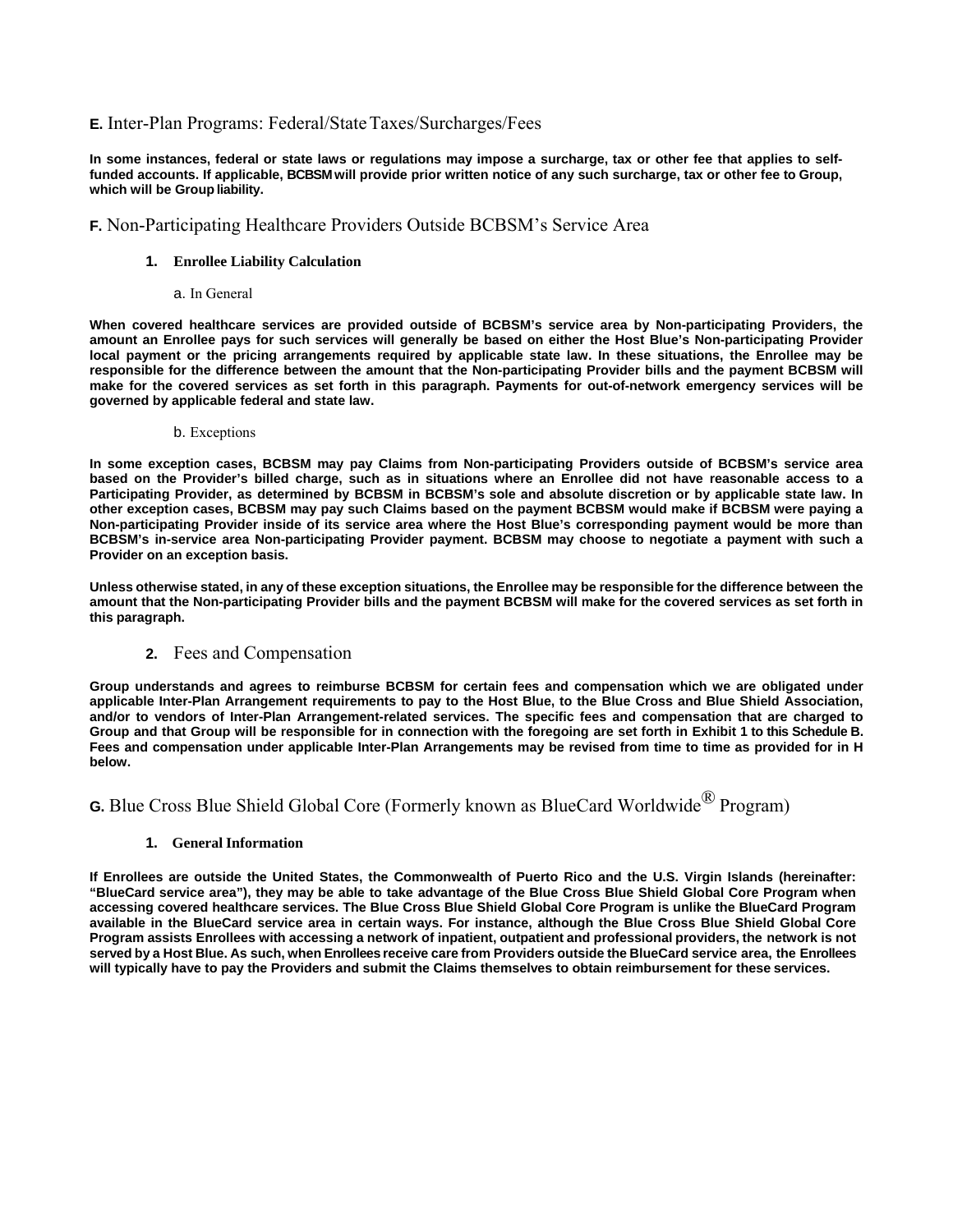#### Inpatient Services

**In most cases, if Enrollees contact the Blue Cross Blue Shield Global Core Service Center for assistance, hospitals will not require Enrollees to pay for covered inpatient services, except for their cost-share amounts/deductibles, coinsurance, etc. In such cases, the hospital will submit Enrollee Claims to the Blue Cross Blue Shield Global Core Service Center to initiate Claims processing. However, if the Enrollee paid in full at the time of service, the Enrollee must submit a Claim to obtain reimbursement for covered healthcare services. Enrollees must contact BCBSM to obtain precertification for non-emergency inpatient services.** 

### Outpatient Services

**Physicians, urgent care centers and other outpatient Providers located outside the BlueCard service area will typically require Enrollees to pay in full at the time of service. Enrollees must submit a Claim to obtain reimbursement for covered healthcare services.** 

### Submitting a Blue Cross Blue Shield Global Core Claim

**When Enrollees pay for covered healthcare services outside the BlueCard service area, they must submit a Claim to obtain reimbursement. For institutional and professional claims, Enrollees should complete a Blue Cross Blue Shield Global Core International claim form and send the claim form with the Provider's itemized bill(s) to the Blue Cross Blue Shield Global Core Service Center address on the form to initiate claims processing. The claim form is available from BCBSM, the Blue Cross Blue Shield Global Core Service Center, or online at www.bcbsglobal.com. If Enrollees need assistance with their claim submissions, they should call the Blue Cross Blue Shield Global Core Service Center at 1.800.810.BLUE (2583) or call collect at 1.804.673.1177, 24 hours a day, seven days a week.** 

### 2. Blue Cross Blue Shield Global Core Program-Related Fees

**Group understands and agrees to reimburse BCBSM for certain fees and compensation which we are obligated under applicable Inter-Plan Arrangement requirements to pay to the Host Blue, to the Association and/or to vendors of Inter-Plan Arrangement-related services. The specific fees and compensation that are charged to Group under the Blue Cross Blue Shield Global Core Program and that Group is responsible for relating to the foregoing are set forth in Exhibit 1 to this Schedule B. Fees and compensation under applicable Inter-Plan Arrangements may be revised from time to time as provided for in section H below.** 

### **H.** Modifications or Changes to Inter-Plan Arrangement Fees or Compensation

**Modifications or changes to Inter-Plan Arrangement fees are generally made effective Jan. 1 of the calendar year, but they may occur at any time during the year. In the case of any such modifications or changes, BCBSM shall provide Group with at least thirty (30) days' advance written notice of any modification or change to such Inter-Plan Arrangement fees or compensation describing the change and the effective date thereof and Group right to terminate the ASC without penalty by giving written notice of termination before the effective date of the change. If Group fails to respond to the notice and does not terminate this Agreement during the notice period, Group will be deemed to have approved the proposed changes, and BCBSM will then allow such modifications to become part of this Agreement.**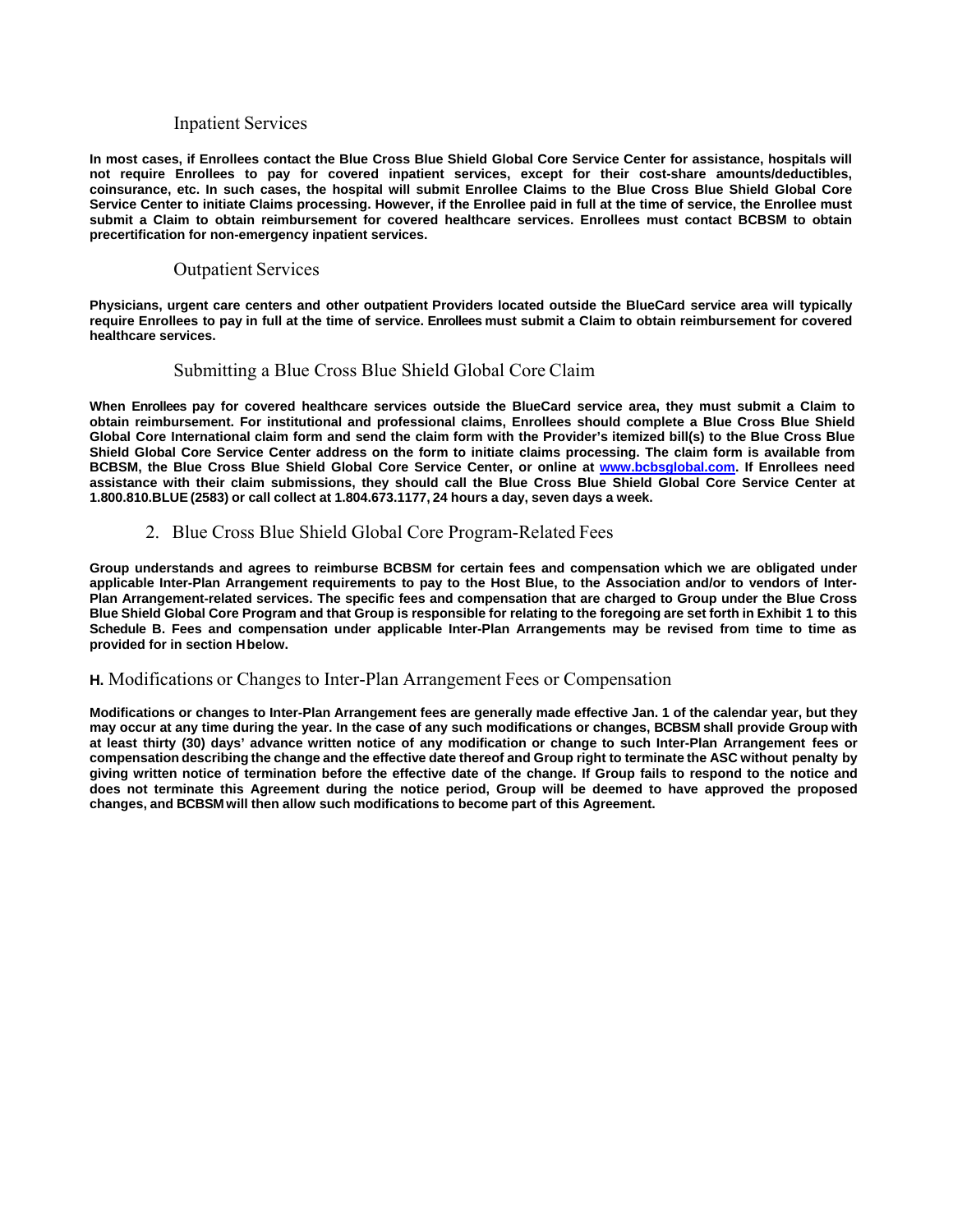### 1. Exhibit 1

**BlueCard Program Access Fees may be charged separately each time a claim is processed through the BlueCard Program. All other BlueCard Program-related fees are included in BCBSM's administrative fee. The BlueCard Access Fee is charged by the Host Blue to BCBSM for making its applicable Provider network available to Group's Enrollees. The BlueCard Access Fee will not apply to Non-participating Provider Claims. The BlueCard Access Fee is charged on a per-Claim basis and is charged as a percentage of the discount/differential BCBSM receives from the applicable Host Blue. The percentage for 2018 is 4.30% for fewer than 1,000 PPO or traditional enrolled Blue contracts; 2.40% for 1,000–9,999 Blue PPO enrolled contracts; and 2.22% for 10,000–49,999 Blue PPO enrolled contracts, all capped at** 

**\$2,000.00 per Claim. For Groups with more than 50,000 Blue PPO enrolled contracts, Blue Card Access Fees are waived and not charged to the Group. If Group's enrollment falls below 50,000 PPO enrolled contracts, BCBSM passes the BlueCard Access Fee, when charged, directly on to the Group.** 

**Instances may occur in which the Claim payment is zero or BCBSM pays only a small amount because the amounts eligible for payment were applied to patient cost sharing (such as a deductible or coinsurance). In these instances, BCBSM will pay the Host Blue's Access Fee and pass it along directly to the Group as stated above even though the Group paid little or had no Claim liability.**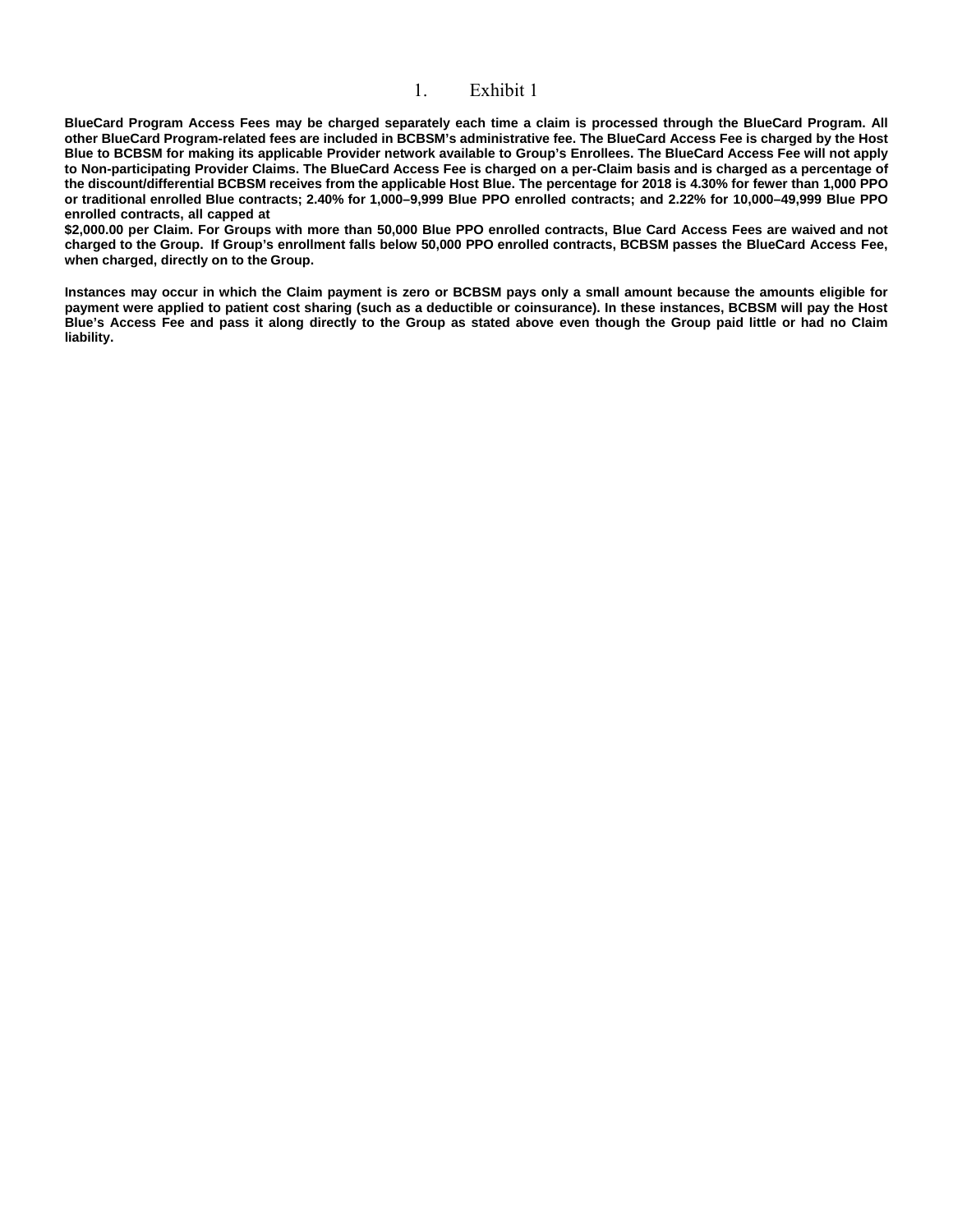<span id="page-24-0"></span>

| TO:             | Board of Commissioners Human Services, County Services and Finance Committees                                                                             |
|-----------------|-----------------------------------------------------------------------------------------------------------------------------------------------------------|
| <b>FROM:</b>    | Linda S. Vail, MPA, Health Officer                                                                                                                        |
| DATE:           | October 31, 2019                                                                                                                                          |
| <b>SUBJECT:</b> | Authorization to renew a collaborative, services and referral agreement with<br><b>CMH-CEI</b><br>For the meeting agendas of November 19, 20 $& 21, 2018$ |

## **BACKGROUND**

Ingham County Health Department (ICHD) wishes to renew a collaborative, services and referral agreement with Community Mental Health of Clinton, Eaton and Ingham Counties (CMH-CEI) for mental health therapist services, effective October 1, 2018 through September 30, 2019. This renewed agreement will include an additional 1.0 FTE Mental Health Therapist, as authorized in Resolution #18-446. ICHD has maintained a collaborative, services and referral agreement with CMH-CEI for mental health therapist services for the colocation of Birch Community Health Center at CMH-CEI's Jolly Road service site, and for behavioral health and substance abuse services referral and care coordination. The current agreement expired September 30, 2018 and ICHD wishes to renew this agreement with an automatic renewal on an annual basis.

## **ALTERNATIVES**

There are no alternatives.

## **FINANCIAL IMPACT**

The total cost of the agreement shall include seven full time (7.0 FTE) mental health therapist and 0.75 FTE mental health therapist supervisors, in addition to up to \$30,000 for psychiatric evaluation, for a total agreement cost not to exceed \$720,000 annually**.** Cost of this agreement will be covered through patient revenue for behavioral health services, and the Substance Abuse Disorder and Mental Health funding, as authorized through Resolution #18-446.

## **STRATEGIC PLAN**

This supports the Strategic Plan by supporting the Health Department's provision of access to health care services to residents of Ingham County.

## **OTHER CONSIDERATIONS**

There are no other considerations.

## **RECOMMENDATION**

Based on the information presented, I respectfully recommend approval to renew the collaborative, services, and referral agreement with CMH-CEI effective October 1, 2018 through September 30, 2019, with an automatic renewal annually. The total cost of the agreement shall include seven full time (7.0 FTE) mental health therapists, psychiatric evaluations, and a 0.75 FTE mental health therapist supervisor, for a total agreement cost not to exceed \$720,000 annually**.**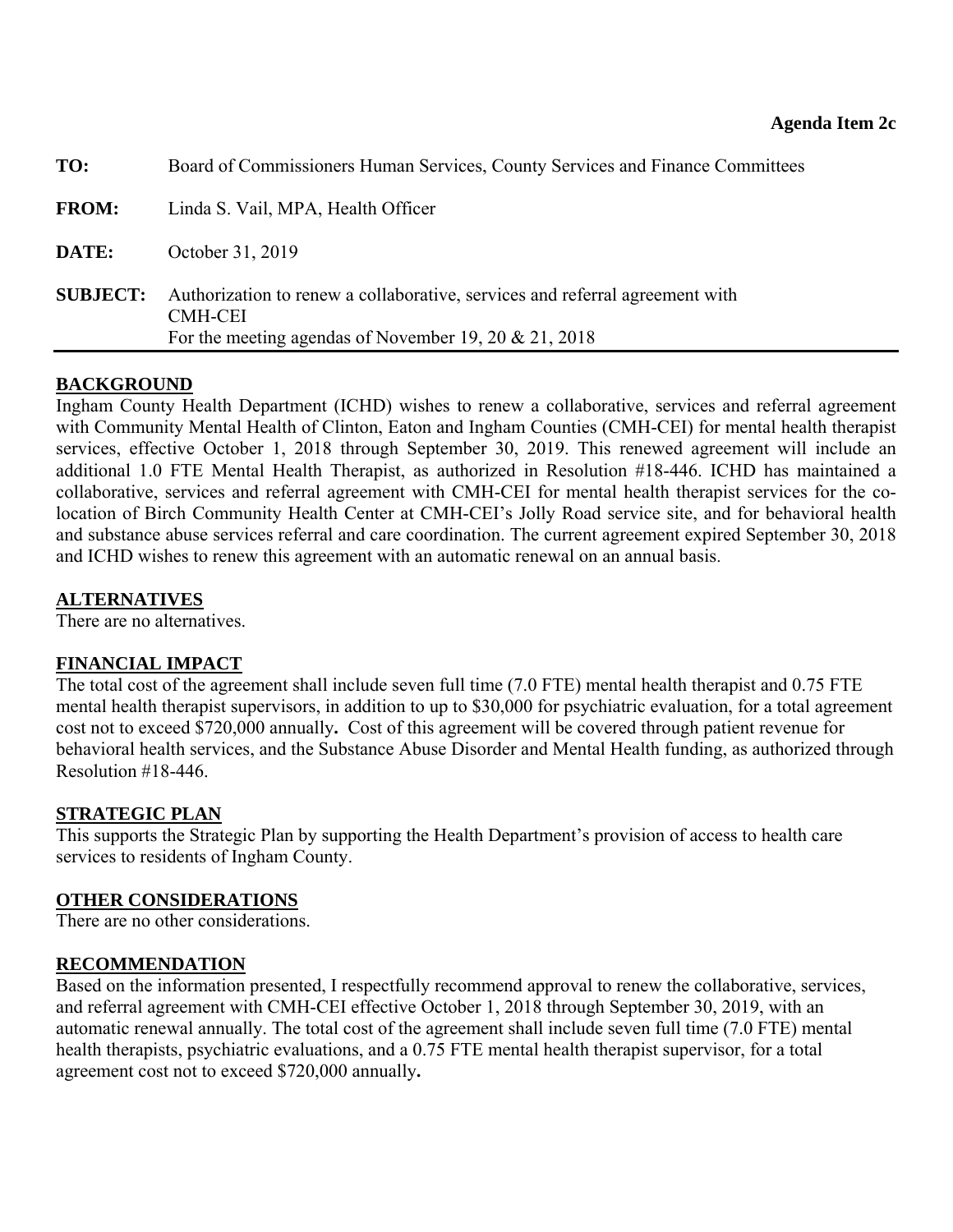Introduced by the Human Services, County Services and Finance Committees of the:

## INGHAM COUNTY BOARD OF COMMISSIONERS

## **RESOLUTION TO AUTHORIZE RENEWAL OF A COLLABORATIVE, SERVICES AND REFERRAL AGREEMENT WITH COMMUNITY MENTAL HEALTH OF CLINTON, EATON AND INGHAM COUNTIES**

WHEREAS, Ingham County Health Department (ICHD) wishes to renew a collaborative, services and referral agreement with Community Mental Health of Clinton, Eaton and Ingham Counties (CMH-CEI) for mental health therapist services, effective October 1, 2018 through September 30, 2019; and

WHEREAS, this renewed agreement will include an additional 1.0 FTE Mental Health Therapist, as authorized in Resolution #18-446; and

WHEREAS, ICHD has maintained a collaborative, services and referral agreement with CMH-CEI for mental health therapist services for the co-location of Birch Community Health Center at CMH-CEI's Jolly Road service site, and for behavioral health and substance abuse services referral and care coordination; and

WHEREAS, the current agreement expired September 30, 2018 and ICHD wishes to renew this agreement with an automatic renewal on an annual basis; and

WHEREAS, the total cost of the agreement shall include seven full time (7.0 FTE) mental health therapists, up to \$30,000 in psychiatric evaluations, and a 0.75 FTE mental health therapist supervisor for a total agreement cost not to exceed \$720,000 annually; and

WHEREAS, the Ingham Community Health Center Board and the Health Officer support the renewal of the collaborative, services, and referral agreement with CMH-CEI.

THEREFORE BE IT RESOLVED, that the Ingham County Board of Commissioners authorize the renewal of the collaborative, services, and referral agreement with the Community Mental Health Authority of Clinton, Eaton and Ingham Counties (CMH-CEI) effective October 1, 2018 through September 30, 2019, with an automatic renewal annually.

BE IT FURTHER RESOLVED, that the total cost of the agreement shall include seven full time (7.0 FTE) mental health therapists, up to \$30,000 in psychiatric evaluations, and a 0.75 FTE mental health therapist supervisor, for a total agreement cost not to exceed \$720,000 annually**.** 

BE IT FURTHER RESOLVED, that the Controller/Administrator is authorized to make any necessary budget adjustments consistent with this resolution.

BE IT FURTHER RESOLVED, the Chairperson of the Ingham County Board of Commissioners is authorized to sign any necessary contract documents consistent with this resolution upon approval as to form by the County Attorney.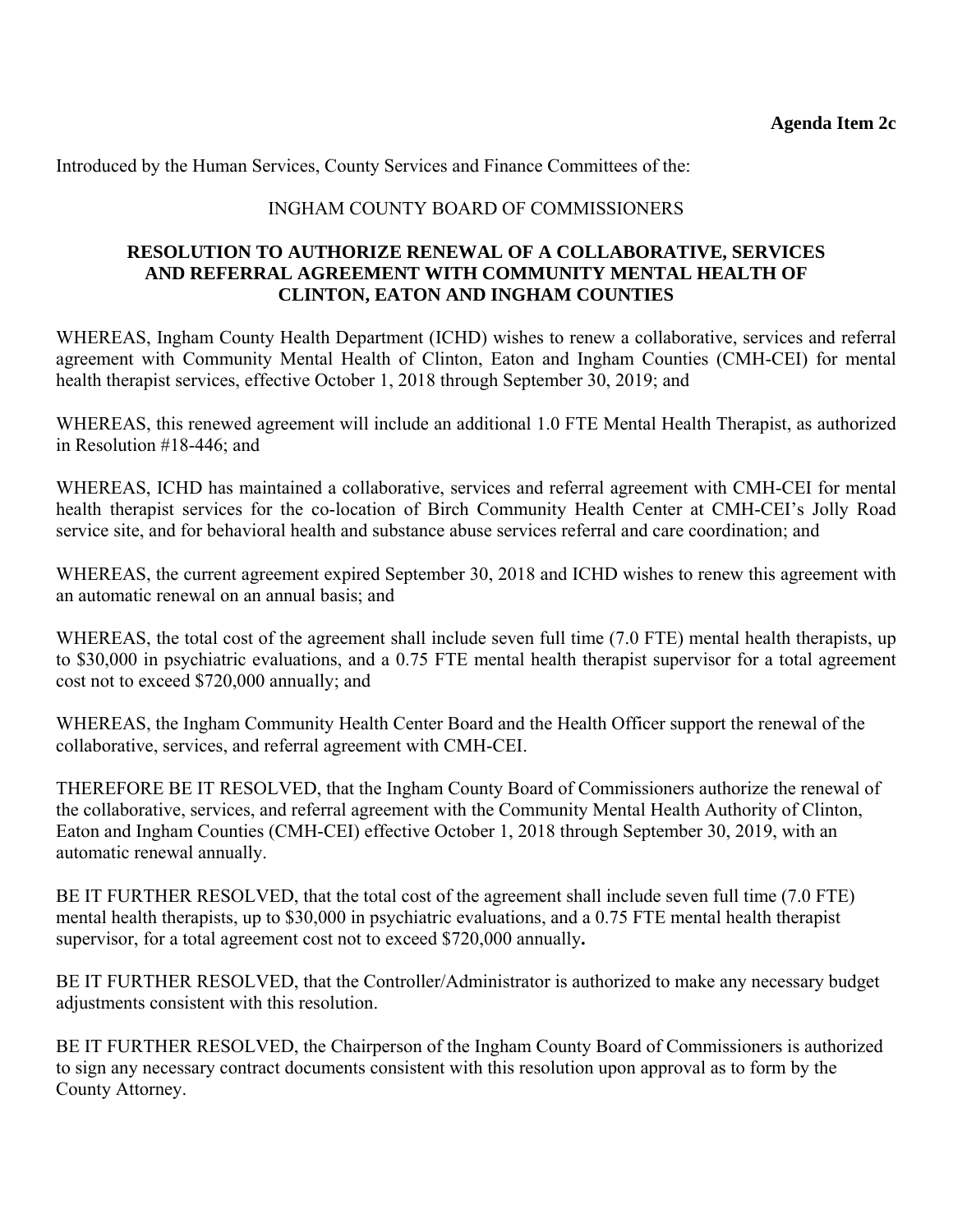<span id="page-26-0"></span>

| TO:          | Board of Commissioner's Human Services Committee             |
|--------------|--------------------------------------------------------------|
| <b>FROM:</b> | Linda S. Vail, MPA, Health Officer                           |
| DATE:        | November $5, 2018$                                           |
| RE:          | Resolution to Re-Appoint Chief Medical Examiner              |
|              | For the meeting agendas of November 19 and November 21, 2018 |

## **BACKGROUND**

ICHD wishes to authorize the re-appointment of Dr. Michael Markey, M.D., to the position of Chief Medical Examiner for Ingham County. Through Resolution #15-059, the Ingham County Board of Commissioners appointed Dr. Michael Markey, M.D., as the Ingham County Medical Examiner for a term expiring December 31, 2018.

Public Act 181 of 1953, Section 52.201 requires the board of commissioners of each county to appoint a Medical Examiner to hold office for a period of four years to fulfill the duties as outlined in state law. County Medical Examiners shall be physicians licensed to practice within the State of Michigan. Dr. Michael Markey, M.D. is a board-certified forensic pathologist licensed to practice medicine in the State of Michigan, who currently serves as Medical Examiner for Ingham, Eaton, Ionia, Isabella, Montcalm and Shiawassee Counties. The term of the appointment shall be effective January 1, 2019 through December 31, 2022.

## **ALTERNATIVES**

There are no alternatives.

## **FINANCIAL IMPACT**

There are no costs associated with this agreement.

## **STRATEGIC PLANNING IMPACT**

This resolution supports Goal A. Service to Residents: Provide easy access to quality, innovative, cost-effective services that promote well-being and quality of life for the residents of Ingham County.

## **OTHER CONSIDERATIONS**

There are no other considerations.

## **RECOMMENDATION**

Based on the information presented, I respectfully recommend approval of the attached resolution to re-appoint Dr. Michael Markey, M.D., as Chief Medical Examiner for Ingham County effective January 1, 2019 through December 31, 2022.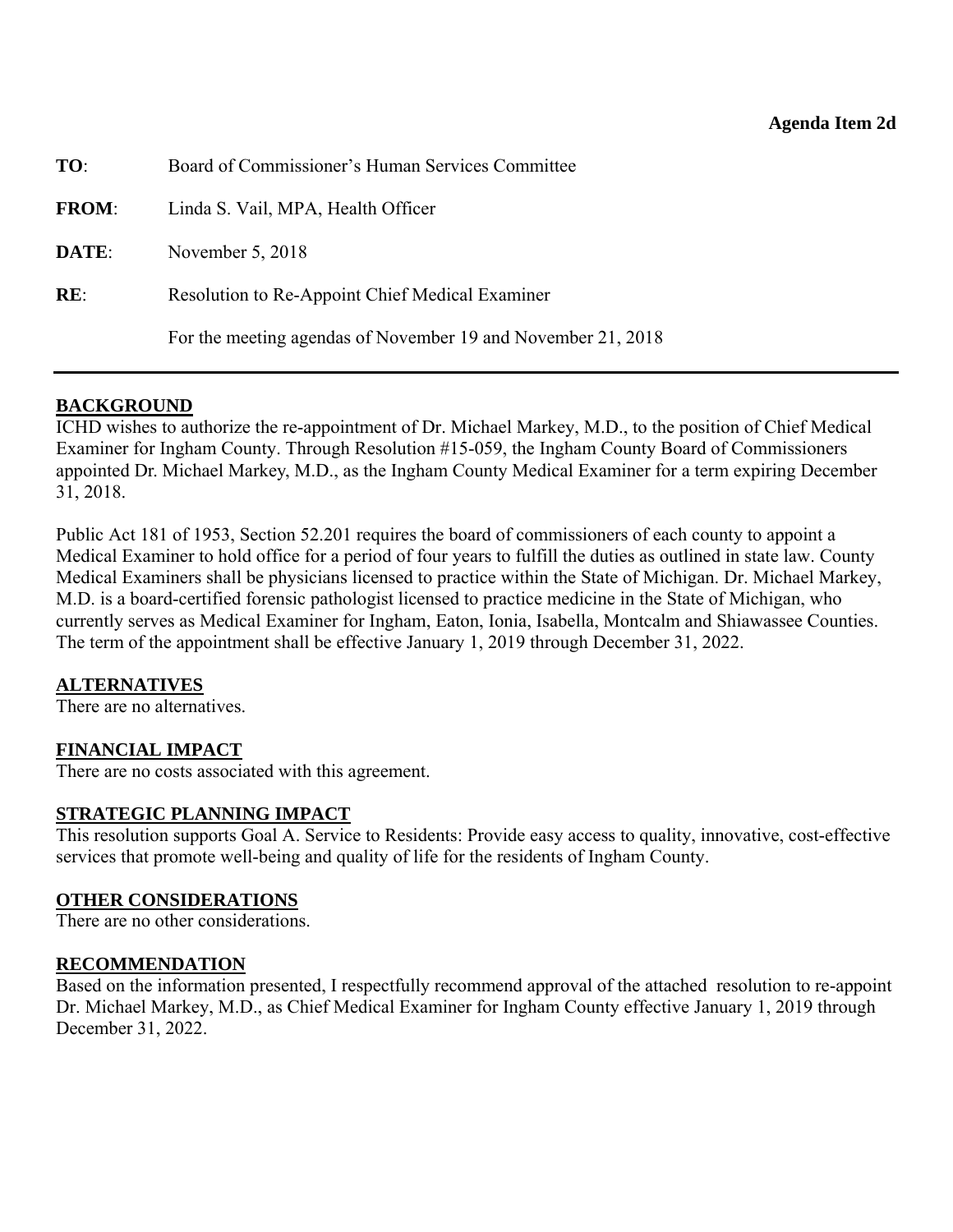Introduced by the Human Services Committee of the:

## INGHAM COUNTY BOARD OF COMMISSIONERS

## **RESOLUTION TO RE-APPOINT CHIEF MEDICAL EXAMINER**

WHEREAS, ICHD wishes to authorizes the re-appointment of Dr. Michael Markey, M.D., to the position of Chief Medical Examiner for Ingham County; and

WHEREAS, through Resolution #15-059, the Ingham County Board of Commissioners appointed Dr. Michael Markey, M.D., as the Ingham County Medical Examiner for a term expiring December 31, 2018; and

WHEREAS, Public Act 181 of 1953, Section 52.201 requires the board of commissioners of each county to appoint a Medical Examiner to hold office for a period of four years to fulfill the duties as outlined in state law; and

WHEREAS, County Medical Examiners shall be physicians licensed to practice within the State of Michigan; and

WHEREAS, Dr. Michael Markey, M.D. is a board-certified forensic pathologist licensed to practice medicine in the State of Michigan, who currently serves as Medical Examiner for Ingham, Eaton, Ionia, Isabella, Montcalm and Shiawassee Counties; and

WHEREAS, the re-appointment shall be effective January 1, 2019 through December 31, 2022; and

WHEREAS, the Health Officer recommends authorizing the re-appointment of Dr. Michael Markey, M.D., to the position of Chief Medical Examiner for Ingham County effective January 1, 2019 through December 31, 2022.

THEREFORE BE IT RESOLVED, that the Ingham County Board of Commissioners re-appoints Dr. Michael Markey, M.D. to the position of Chief Medical Examiner for Ingham County effective January 1, 2019 through December 31, 2022.

BE IT FURTHER RESOLVED, that the Chairperson of the Board of Commissioners is hereby authorized to sign any necessary contract documents on behalf of the county after approval as to form by the County Attorney.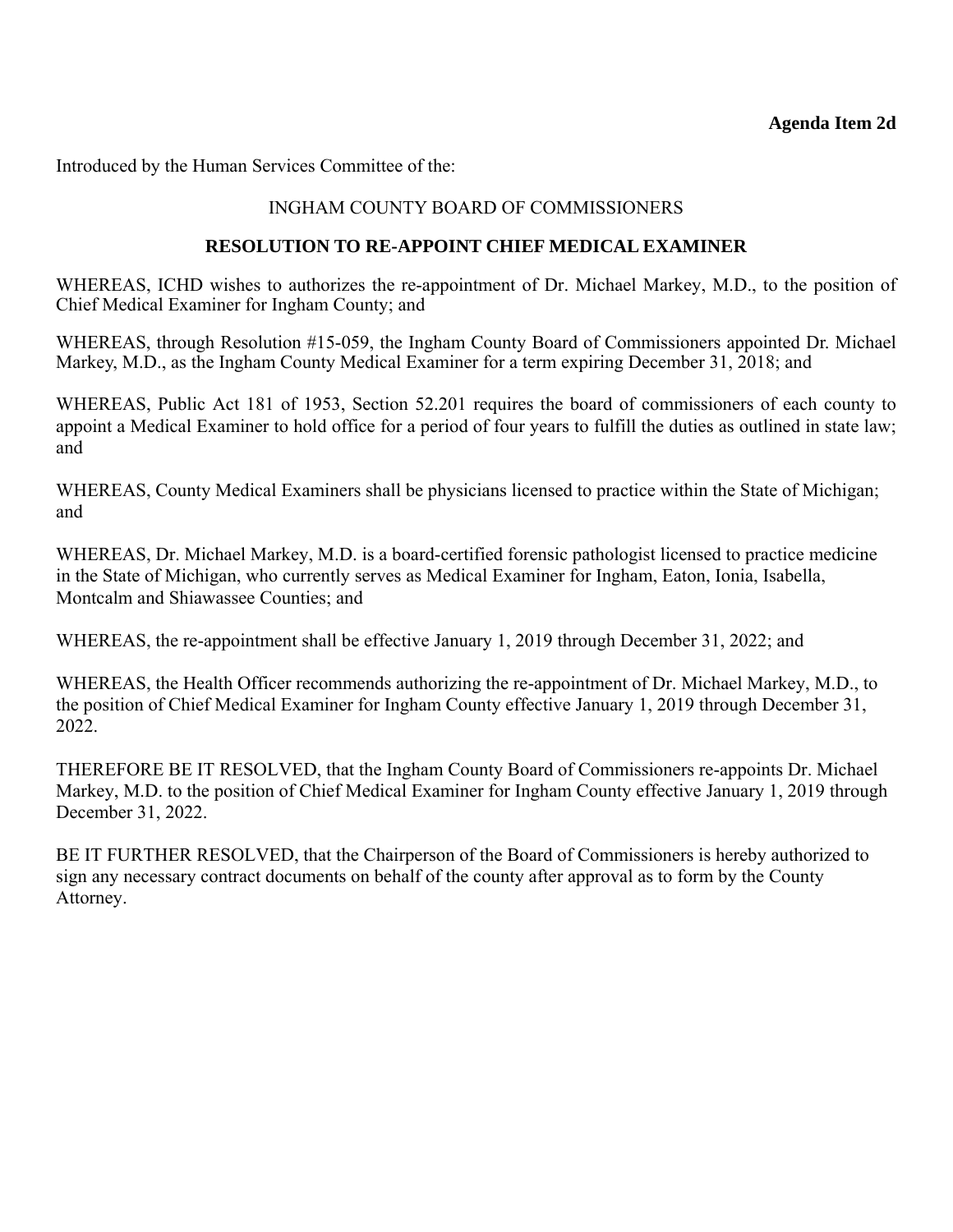<span id="page-28-0"></span>**TO:** Board of Commissioners Human Services

**FROM:** Tim Morgan, Parks Director

**DATE:** November 6, 2018

**SUBJECT:** NRPA KOMPAN Prize

For the meeting agenda of 11/19/18 Human Services

## **BACKGROUND**

Miss Melissa Buzzard, the Trails and Parks Millage Coordinator for the Parks Department attended the National Recreation and Park Association (NRPA) National Conference in Indianapolis, IN at the end of September. The purpose of this conference was to bring park professionals together nationwide and provide educational opportunities, networking events, hands-on experiences and face-time with exhibitors. Miss Buzzard made sure to participate as in as many different types of events as possible including networking with multiple professionals nationwide and was in turn chosen to win a prize from KOMPAN playground equipment. Miss Buzzard's prize was a YETI cooler. Since she was participating at a Parks conference, Miss Buzzard was considered to be working for Ingham County Parks Department at this time and came forward upon her return for Board approval.

## **ALTERNATIVES**

There are no alternatives.

## **FINANCIAL IMPACT**

No financial impact to the Parks Department.

## **STRATEGIC PLANNING IMPACT**

No impact in this instance.

## **OTHER CONSIDERATIONS**

We are pleased that Miss Buzzard was actively involved in all aspects of the NRPA conference and participated in networking events and was able learn from Park Professionals nationwide. We are also pleased at her honesty in coming forward in regards to her participation and recognized that she was in fact working as an attendee at this conference and brought this award forward for Board consideration.

## **RECOMMENDATION**

Ingham County Parks is proud of its employees and the representation the Department was able to have at a National Conference. As a department, we encourage networking and professional development, and take pride in our employees' growth. To that end, I respectfully recommend that Miss Buzzard be allowed to receive the YETI cooler from KOMPAN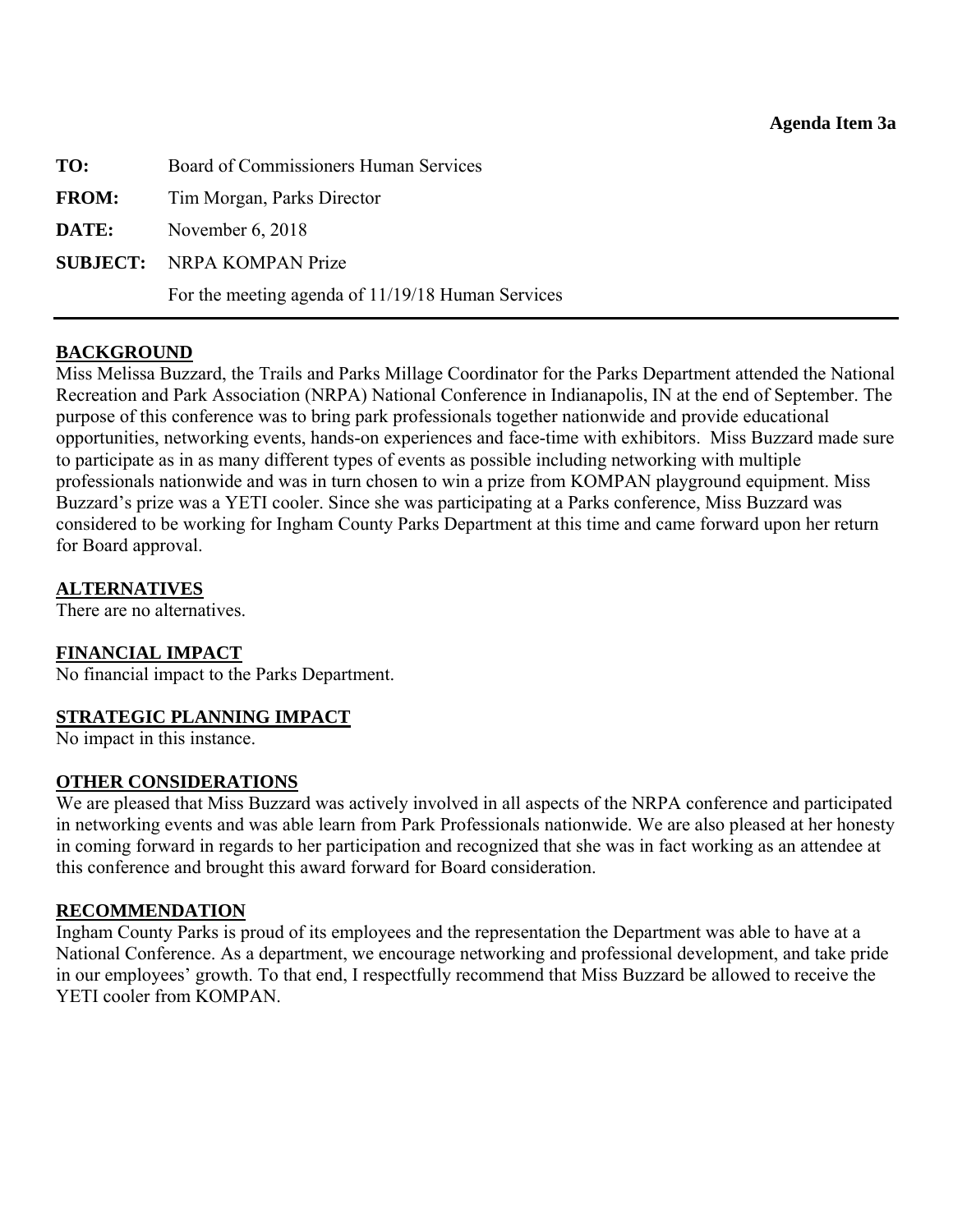## **Agenda Item 4**

<span id="page-29-0"></span>

| DATE: | November $6, 2018$                                              |
|-------|-----------------------------------------------------------------|
| TO:   | Finance and Liaison Committees                                  |
| FROM: | Jill Bauer, Administrative Analyst                              |
| RE:   | Resolution Approving Various Contracts for the 2019 Budget Year |

This resolution will approve the attached list of contracts for the 2019 budget year. The list consists only of contracts that are included in the 2019 Adopted Budget. If a contract later exceeds the budgeted amount, a resolution will need to be brought before the Board of Commissioners approving the increased amount. In addition, a separate Board resolution will be required if there is a change in employee status or increase in the total number of employees.

The county contract approval process, as amended by Resolution #09-095 provides that any contract over \$5,000 must be approved by the Board of Commissioners. This resolution includes various routine contract renewals in order to reduce the number of separate resolutions needed to approve contracts. The liaison committees may decide that there are some contracts included on this list that would better be considered as separate resolutions. Those contracts will be removed from this resolution before the passage by the Board of Commissioners, and will be brought back before the Board as separate resolutions at a later date.

Based on Resolution #16-443, the Budget Office will be using the Consumer Price Index's Annual Inflation rate or 1%, whichever is greater to determine if the contract falls within the Board of Commissioners' Guidelines. Expenditure contracts with a 2019 increase of 2.4% or less are the only ones included in this resolution.

Please contact me if you have any questions.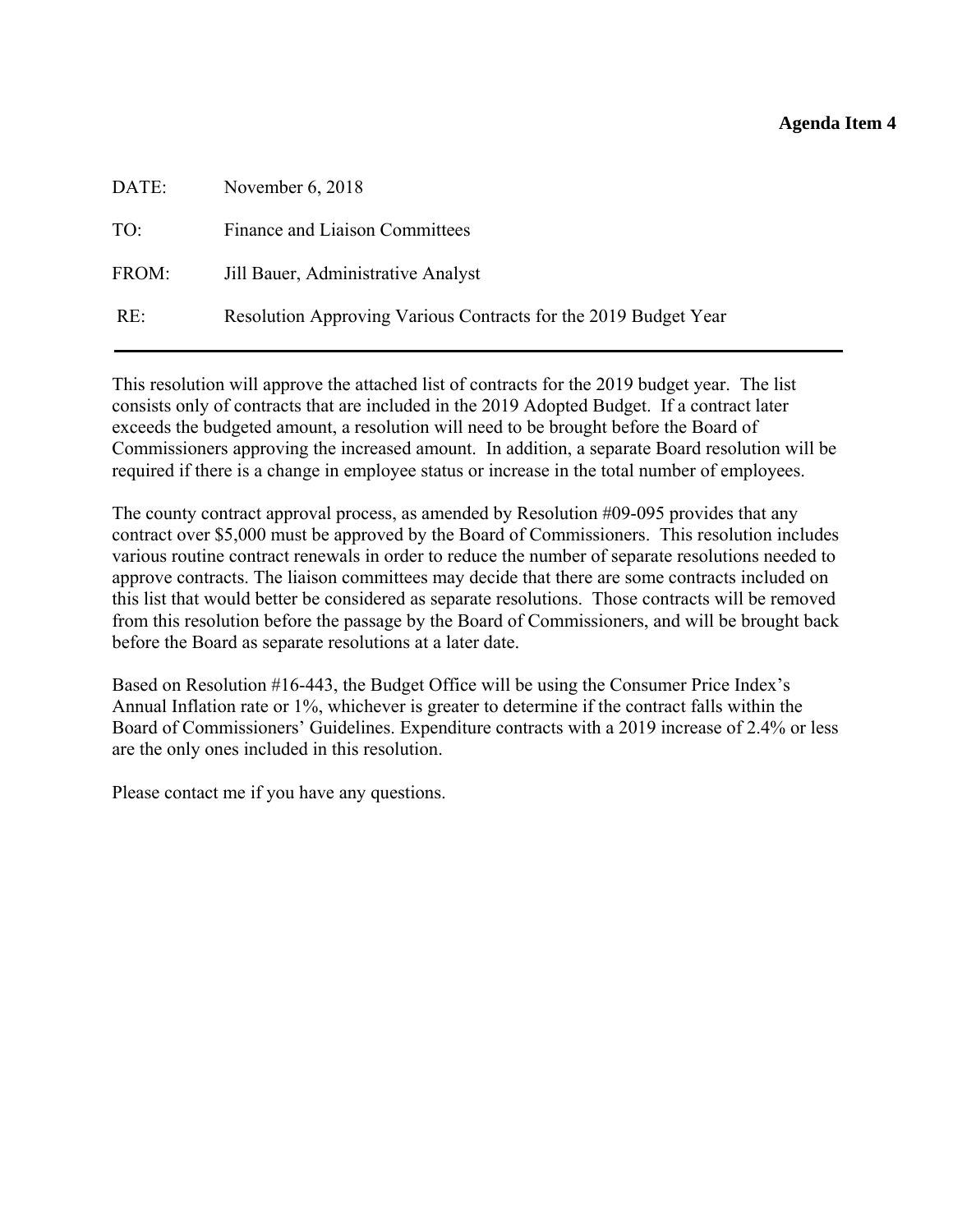Introduced by the Finance Committee of the:

## INGHAM COUNTY BOARD OF COMMISSIONERS

## **RESOLUTION APPROVING VARIOUS CONTRACTS FOR THE 2019 BUDGET YEAR**

WHEREAS, county policy requires that all contracts over \$5,000 be approved by the Board of Commissioners; and

WHEREAS, numerous contracts are approved by the Board of Commissioners each year, many of which are routine continuations of existing contracts; and

WHEREAS, funding for these contracts has been included within the 2019 Adopted Budget; and

WHEREAS, the budget also contains anticipated revenues and expenditures from certain grant programs, which will also require approval of agreements with granting agencies at various times during the fiscal year.

THEREFORE BE IT RESOLVED, that the Board Chairperson is authorized to sign agreements, contracts, and/or other documents related to grant programs and other county appropriations which are contained in the adopted budget, as listed in the attached document, subject to review by the County Attorney as to form and to certification by the Controller that 1) the total amount of revenues and expenditures and the net obligation to the County is not greater than what is budgeted; and 2) there is no change in employee status and no additional employees other than as authorized in the adopted budget.

BE IT FURTHER RESOLVED, that all grants and funding arrangements with entities whose fiscal years do not coincide with the County's fiscal year be considered authorized providing that they have been authorized in part in the adopted budget, and the remaining portion of the time period and funds are included in the Controller's Recommended Budget for the succeeding fiscal year.

BE IT FURTHER RESOLVED, that all contracts over \$5,000 that are not included in this resolution shall be approved by the Board of Commissioners by separate resolution.